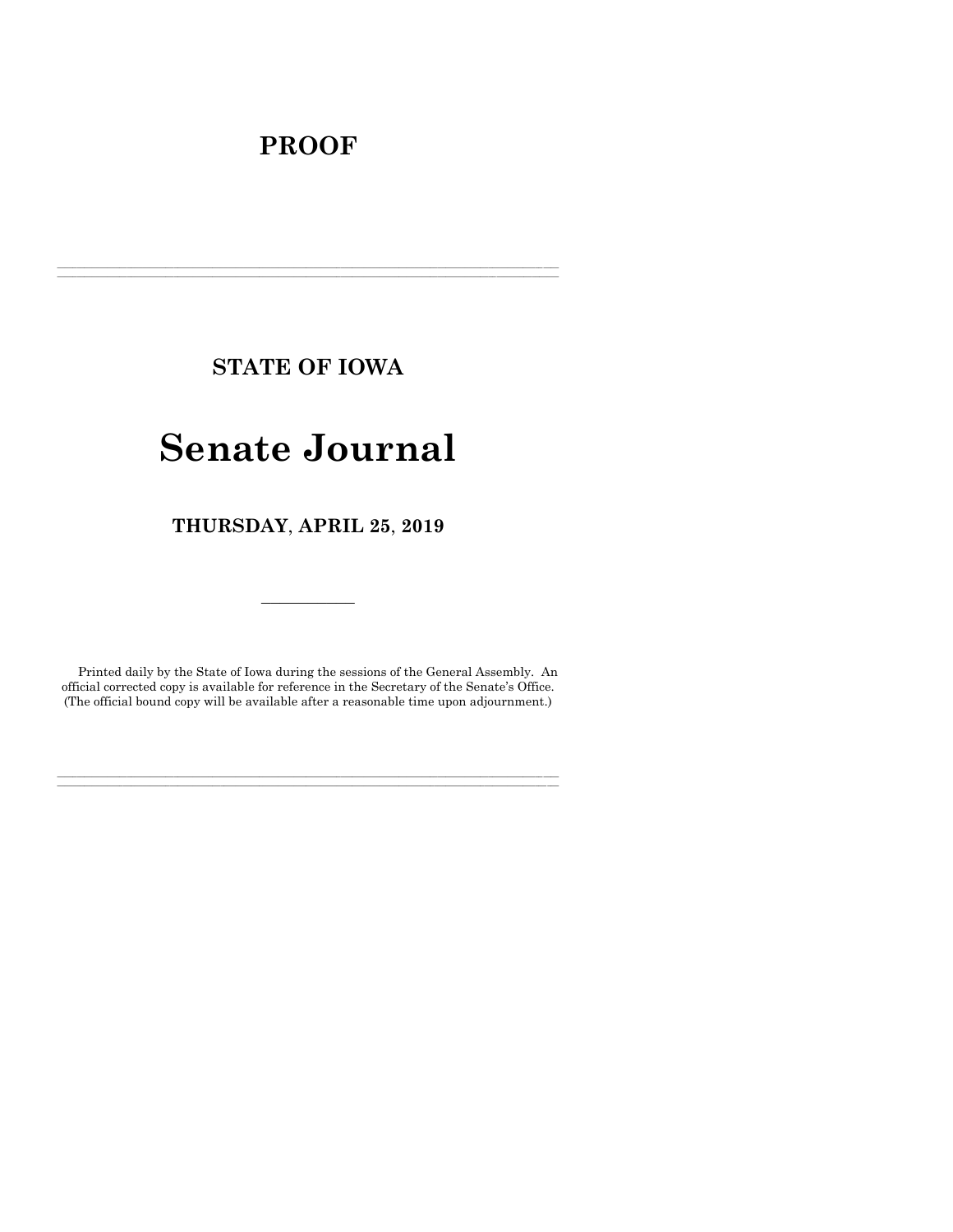# **JOURNAL OF THE SENATE**

 $\overline{\phantom{a}}$ 

ONE HUNDRED SECOND CALENDAR DAY SIXTY-FIRST SESSION DAY

Senate Chamber Des Moines, Iowa, Thursday, April 25, 2019

The Senate met in regular session at 9:02 a.m., President Schneider presiding.

Prayer was sung by the Honorable Ken Rozenboom, member of the Senate from Mahaska County, Oskaloosa, Iowa; the Honorable Annette Sweeney, member of the Senate from Hardin County, Alden, Iowa; Brooklyn Price; and Alex Zumbach.

# PLEDGE OF ALLEGIANCE

The Pledge of Allegiance was led by Senate Page Piper LaGrange.

The Journal of Wednesday, April 24, 2019, was approved.

# HOUSE MESSAGE RECEIVED

The following message was received from the Chief Clerk of the House:

MR. PRESIDENT: I am directed to inform your honorable body that the House has on April 24, 2019, **passed** the following bill in which the concurrence of the House was asked:

**[Senate File 634](https://www.legis.iowa.gov/legislation/BillBook?ga=88&ba=SF634)**, a bill for an act relating to local government budgets and property taxation by modifying provisions governing the establishment and approval of county and city budgets, modifying provisions relating to the state appraisal manual, and including applicability provisions.

The Senate stood at ease at 9:08 a.m. until the fall of the gavel.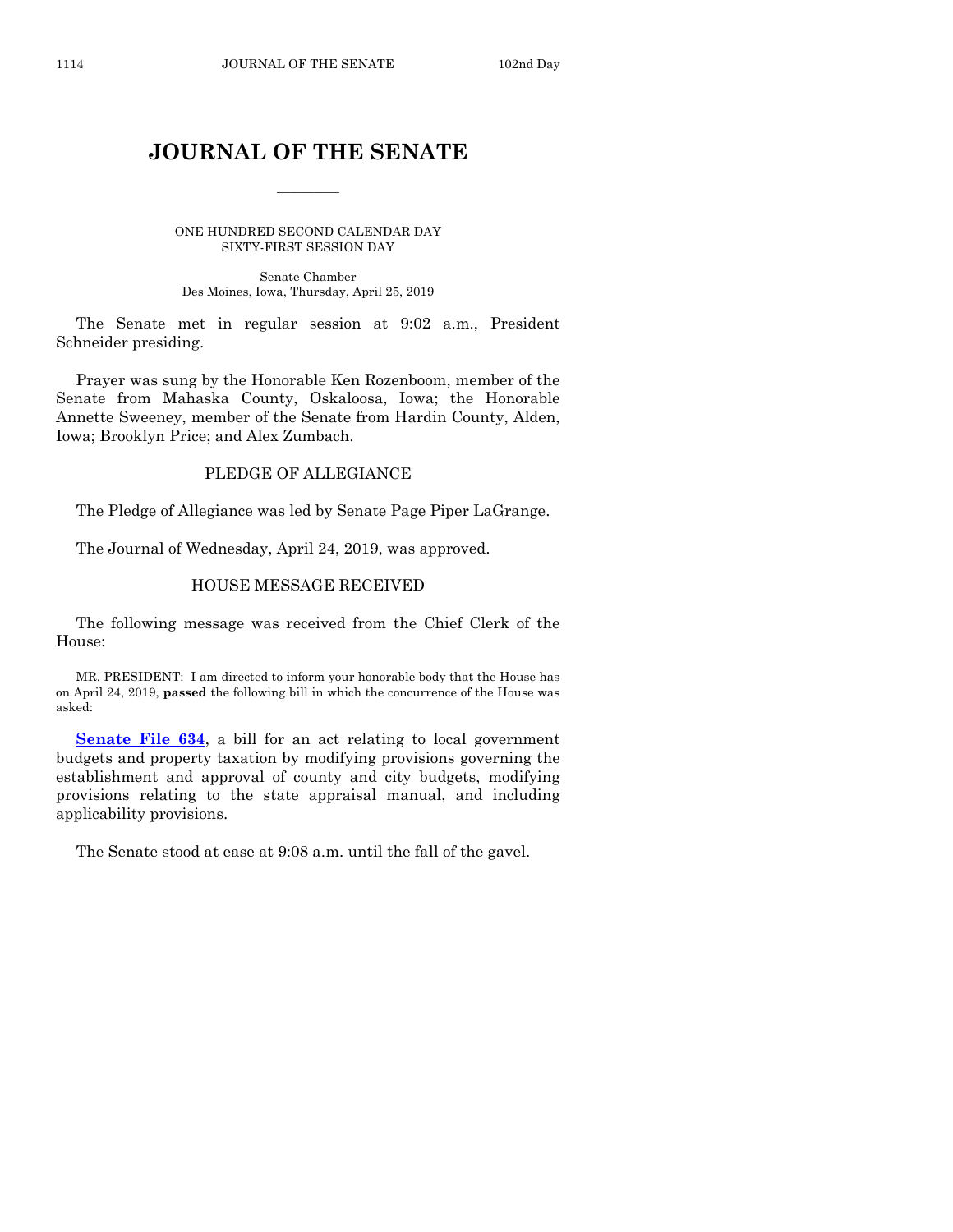The Senate resumed session at 11:18 a.m., President Schneider presiding.

#### HOUSE AMENDMENT CONSIDERED

#### **[Senate File 306](https://www.legis.iowa.gov/legislation/BillBook?ga=88&ba=SF306)**

Senator Whitver called up for consideration **[Senate File 306](https://www.legis.iowa.gov/legislation/BillBook?ga=88&ba=SF306)**, a bill for an act establishing a lake Manawa state park user fee pilot program and providing for a future repeal, amended by the House in House amendment S–[3203,](https://www.legis.iowa.gov/legislation/BillBook?ga=88&ba=S3203) filed April 23, 2019.

Senator Dawson moved that the Senate concur in the House amendment.

The motion prevailed by a voice vote and the Senate **concurred** in the House amendment.

Senator Dawson moved that the bill, as amended by the House and concurred in by the Senate, be read the last time now and placed upon its passage, which motion prevailed by voice vote, and the bill was read the last time.

On the question "Shall the bill pass?" [\(S.F. 306\)](https://www.legis.iowa.gov/legislation/BillBook?ga=88&ba=SF306), the vote was:

| Behn         | Bisignano | Bolkcom    | Boulton    |
|--------------|-----------|------------|------------|
| Breitbach    | Brown     | Carlin     | Celsi      |
| Costello     | Cournover | Dawson     | Dotzler    |
| Edler        | Feenstra  | Garrett    | Giddens    |
| Greene       | Guth      | Hogg       | Jochum     |
| Johnson      | Kapucian  | Kinney     | Koelker    |
| Kraayenbrink | Lofgren   | Lykam      | Mathis     |
| Miller-Meeks | Nunn      | Petersen   | Quirmbach  |
| Ragan        | Rozenboom | Schneider  | Schultz    |
| Segebart     | Shipley   | Sinclair   | Smith, J.  |
| Smith, R.    | Sweeney   | Taylor, R. | Taylor, T. |
| Wahls        | Whiting   | Whitver    | Zaun       |
| Zumbach      |           |            |            |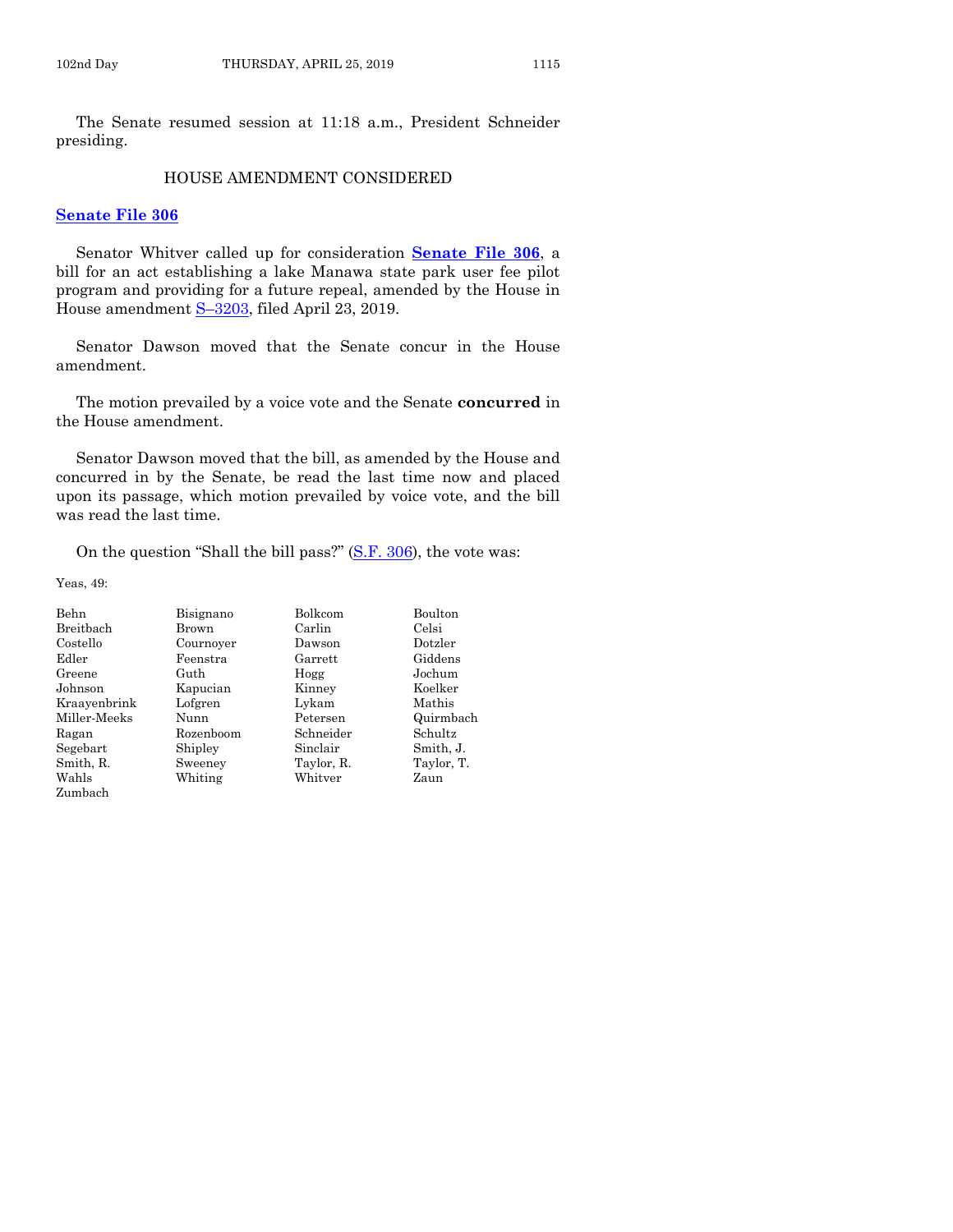Absent, 1:

Chapman

The bill, having received a constitutional majority, was declared to have passed the Senate and the title, as amended, was agreed to.

# CONSIDERATION OF BILLS (Unfinished Business Calendar)

Senator Whitver asked and received unanimous consent to take up for consideration Senate Files 228 and 152 and [House File 422.](https://www.legis.iowa.gov/legislation/BillBook?ga=88&ba=HF422)

#### **[Senate File 228](https://www.legis.iowa.gov/legislation/BillBook?ga=88&ba=SF228)**

On motion of Senator Koelker, **[Senate File 228](https://www.legis.iowa.gov/legislation/BillBook?ga=88&ba=SF228)**, a bill for an act relating to bioscience-based economic development, the establishment of a bioscience development corporation, and membership on the Iowa innovation council, placed on the Unfinished Business Calendar on April 4, 2019, was taken up for consideration.

Senator Koelker moved that the bill be read the last time now and placed upon its passage, which motion prevailed by a voice vote, and the bill was read the last time.

On the question "Shall the bill pass?" [\(S.F. 228\)](https://www.legis.iowa.gov/legislation/BillBook?ga=88&ba=SF228), the vote was:

| Behn         | Bisignano | <b>Bolkcom</b> | Boulton    |
|--------------|-----------|----------------|------------|
| Breitbach    | Brown     | Carlin         | Celsi      |
| Costello     | Cournover | Dawson         | Dotzler    |
| Edler        | Feenstra  | Garrett        | Giddens    |
| Greene       | Guth      | Hogg           | Jochum     |
| Johnson      | Kapucian  | Kinney         | Koelker    |
| Kraayenbrink | Lofgren   | Lykam          | Mathis     |
| Miller-Meeks | Nunn      | Petersen       | Quirmbach  |
| Ragan        | Rozenboom | Schneider      | Schultz    |
| Segebart     | Shipley   | Sinclair       | Smith, J.  |
| Smith, R.    | Sweeney   | Taylor, R.     | Taylor, T. |
| Wahls        | Whiting   | Whitver        | Zaun       |
| Zumbach      |           |                |            |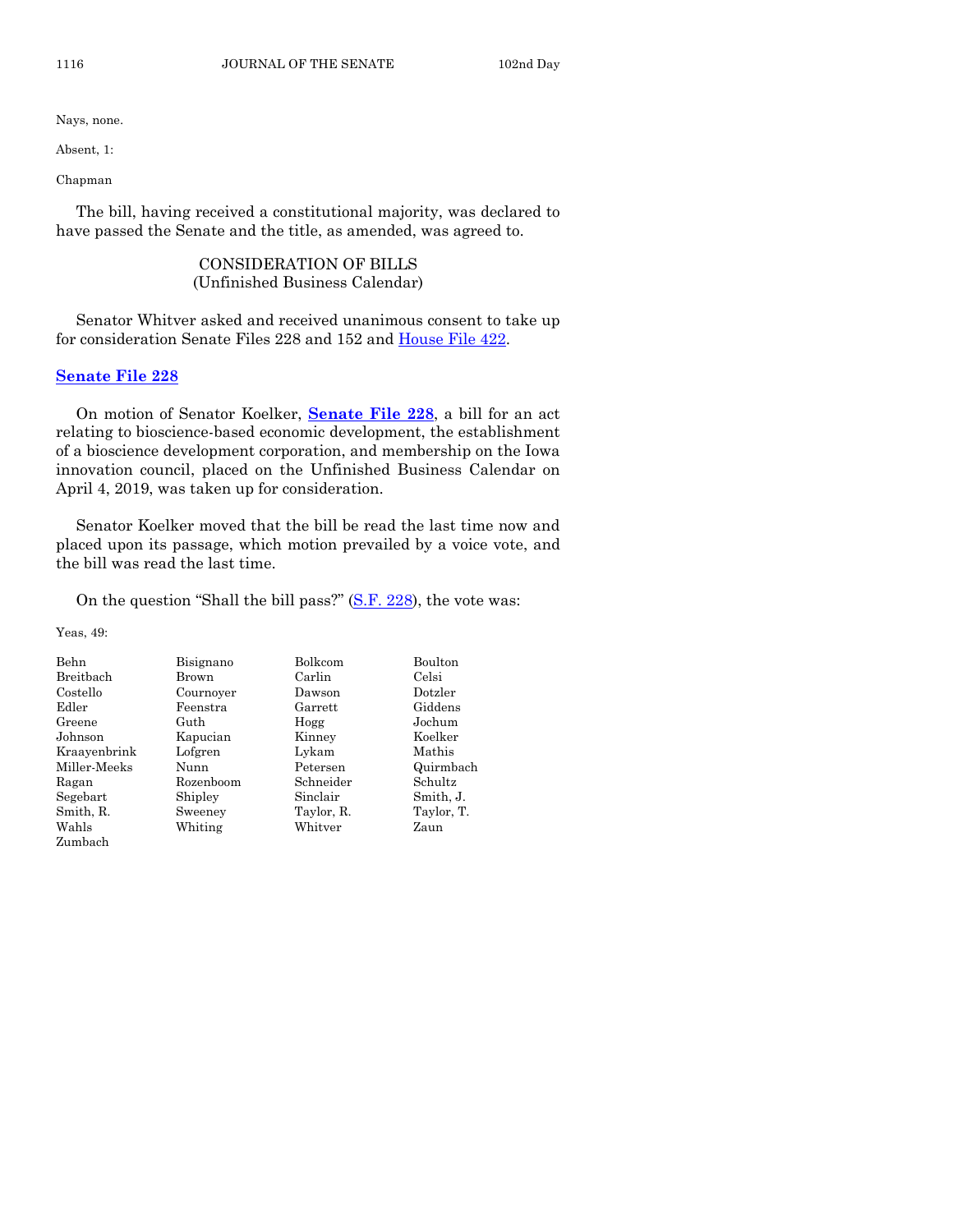Absent, 1:

Chapman

The bill, having received a constitutional majority, was declared to have passed the Senate and the title was agreed to.

#### **[Senate File 152](https://www.legis.iowa.gov/legislation/BillBook?ga=88&ba=SF152)**

On motion of Senator Dawson, **[Senate File 152](https://www.legis.iowa.gov/legislation/BillBook?ga=88&ba=SF152)**, a bill for an act relating to the definition of vulnerable elder, placed on the Unfinished Business Calendar on April 4, 2019, was taken up for consideration.

Senator Dawson offered amendment S-[3227,](https://www.legis.iowa.gov/legislation/BillBook?ga=88&ba=S3227) filed by him from the floor, striking and replacing everything after the enacting clause of the bill, and moved its adoption.

Amendment  $S-3227$  $S-3227$  was adopted by a voice vote.

Senator Dawson asked and received unanimous consent that **[House File 328](https://www.legis.iowa.gov/legislation/BillBook?ga=88&ba=HF328)** be **substituted** for **[Senate File 152](https://www.legis.iowa.gov/legislation/BillBook?ga=88&ba=SF152)**.

## **[House File 328](https://www.legis.iowa.gov/legislation/BillBook?ga=88&ba=HF328)**

On motion of Senator Dawson, **[House File 328](https://www.legis.iowa.gov/legislation/BillBook?ga=88&ba=HF328)**, a bill for an act relating to the definition of vulnerable elder, was taken up for consideration.

Senator Dawson moved that the bill be read the last time now and placed upon its passage, which motion prevailed by a voice vote, and the bill was read the last time.

On the question "Shall the bill pass?" [\(H.F. 328\)](https://www.legis.iowa.gov/legislation/BillBook?ga=88&ba=HF328), the vote was:

| Behn      | Bisignano | <b>Bolkcom</b> | Boulton |
|-----------|-----------|----------------|---------|
| Breitbach | Brown     | Carlin         | Celsi   |
| Costello  | Cournover | Dawson         | Dotzler |
| Edler     | Feenstra  | Garrett        | Giddens |
| Greene    | Guth      | Hogg           | Jochum  |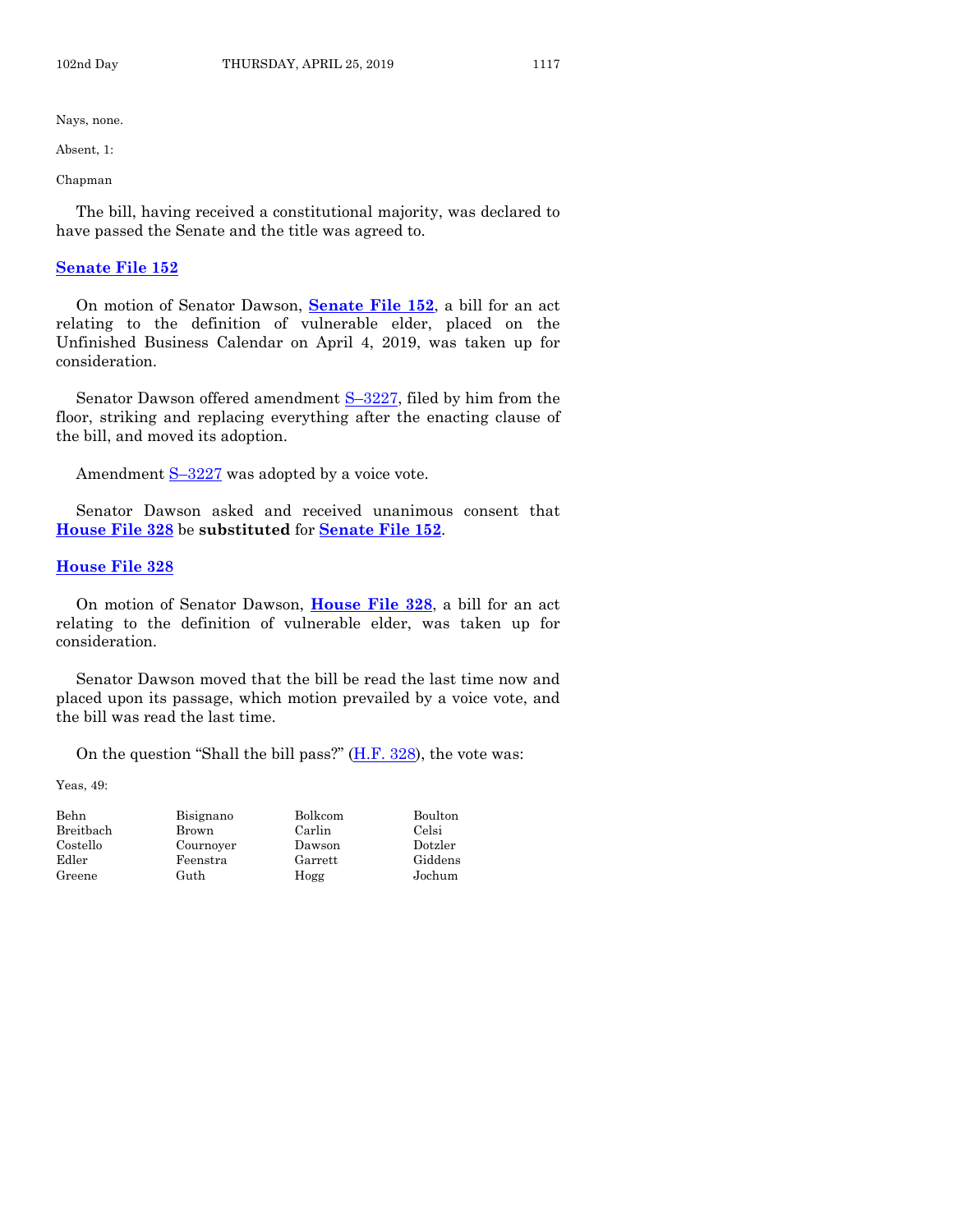| Johnson      | Kapucian  | Kinney     | Koelker    |
|--------------|-----------|------------|------------|
| Kraayenbrink | Lofgren   | Lykam      | Mathis     |
| Miller-Meeks | Nunn      | Petersen   | Quirmbach  |
| Ragan        | Rozenboom | Schneider  | Schultz    |
| Segebart     | Shipley   | Sinclair   | Smith, J.  |
| Smith, R.    | Sweeney   | Taylor, R. | Taylor, T. |
| Wahls        | Whiting   | Whitver    | Zaun       |
| Zumbach      |           |            |            |

Absent, 1:

Chapman

The bill, having received a constitutional majority, was declared to have passed the Senate and the title was agreed to.

#### WITHDRAWN

Senator Dawson asked and received unanimous consent that **[Senate File 152](https://www.legis.iowa.gov/legislation/BillBook?ga=88&ba=SF152)** be **withdrawn** from further consideration of the Senate.

# **[House File 422](https://www.legis.iowa.gov/legislation/BillBook?ga=88&ba=HF422)**

On motion of Senator Carlin, **[House File 422](https://www.legis.iowa.gov/legislation/BillBook?ga=88&ba=HF422)**, a bill for an act relating to the provision of health care services via telehealth for the civil commitment unit for sexual offenders, placed on the Unfinished Business Calendar on April 11, 2019, with report of committee recommending passage, was taken up for consideration.

Senator Carlin moved that the bill be read the last time now and placed upon its passage, which motion prevailed by a voice vote, and the bill was read the last time.

On the question "Shall the bill pass?" [\(H.F. 422\)](https://www.legis.iowa.gov/legislation/BillBook?ga=88&ba=HF422), the vote was:

| Behn      | Bisignano | Bolkcom | Boulton |
|-----------|-----------|---------|---------|
| Breitbach | Brown     | Carlin  | Celsi   |
| Costello  | Cournover | Dawson  | Dotzler |
| Edler     | Feenstra  | Garrett | Giddens |
| Greene    | Guth      | Hogg    | Jochum  |
| Johnson   | Kapucian  | Kinney  | Koelker |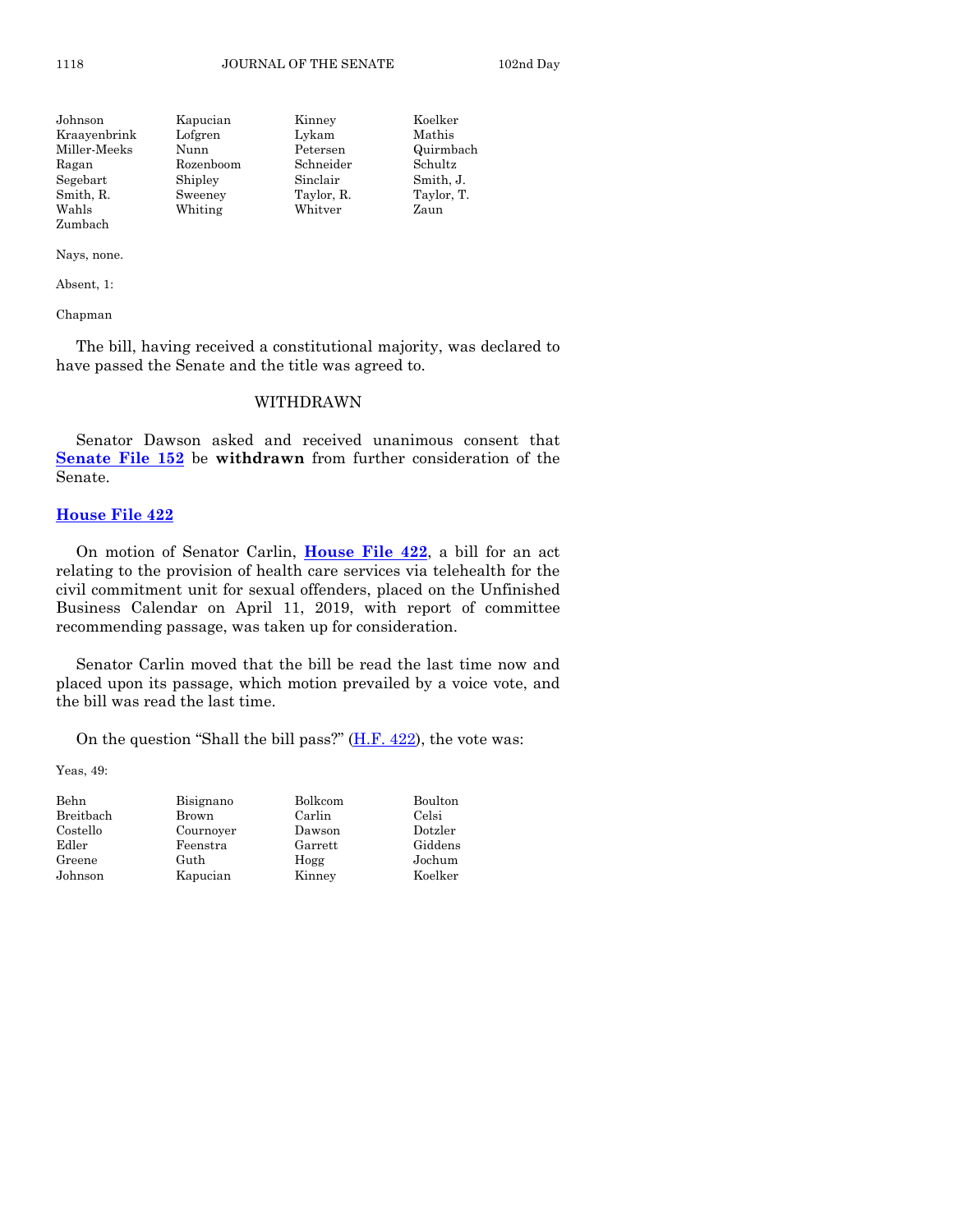| Kraayenbrink | Lofgren   | Lykam      | Mathis     |
|--------------|-----------|------------|------------|
| Miller-Meeks | Nunn      | Petersen   | Quirmbach  |
| Ragan        | Rozenboom | Schneider  | Schultz    |
| Segebart     | Shipley   | Sinclair   | Smith, J.  |
| Smith, R.    | Sweeney   | Taylor, R. | Taylor, T. |
| Wahls        | Whiting   | Whitver    | Zaun       |
| Zumbach      |           |            |            |

Absent, 1:

Chapman

The bill, having received a constitutional majority, was declared to have passed the Senate and the title was agreed to.

# IMMEDIATELY MESSAGED

Senator Whitver asked and received unanimous consent that **Senate Files 228** and **306** and **House Files 328** and **422** be **immediately messaged** to the House.

# CONSIDERATION OF BILLS (Ways and Means Calendar)

Senator Whitver asked and received unanimous consent to take up for consideration Senate Files 624 and 627.

#### **[Senate File 624](https://www.legis.iowa.gov/legislation/BillBook?ga=88&ba=SF624)**

On motion of Senator Feenstra, **[Senate File 624](https://www.legis.iowa.gov/legislation/BillBook?ga=88&ba=SF624)**, a bill for an act providing for a beginning farmer tax credit program, providing for fees, and including effective date and retroactive applicability provisions, was taken up for consideration.

Senator Feenstra offered amendment S–[3228,](https://www.legis.iowa.gov/legislation/BillBook?ga=88&ba=S3228) filed by him from the floor striking and replacing everything after the enacting clause and amending the title page of the bill, and moved its adoption.

Amendment  $S-3228$  $S-3228$  was adopted by a voice vote.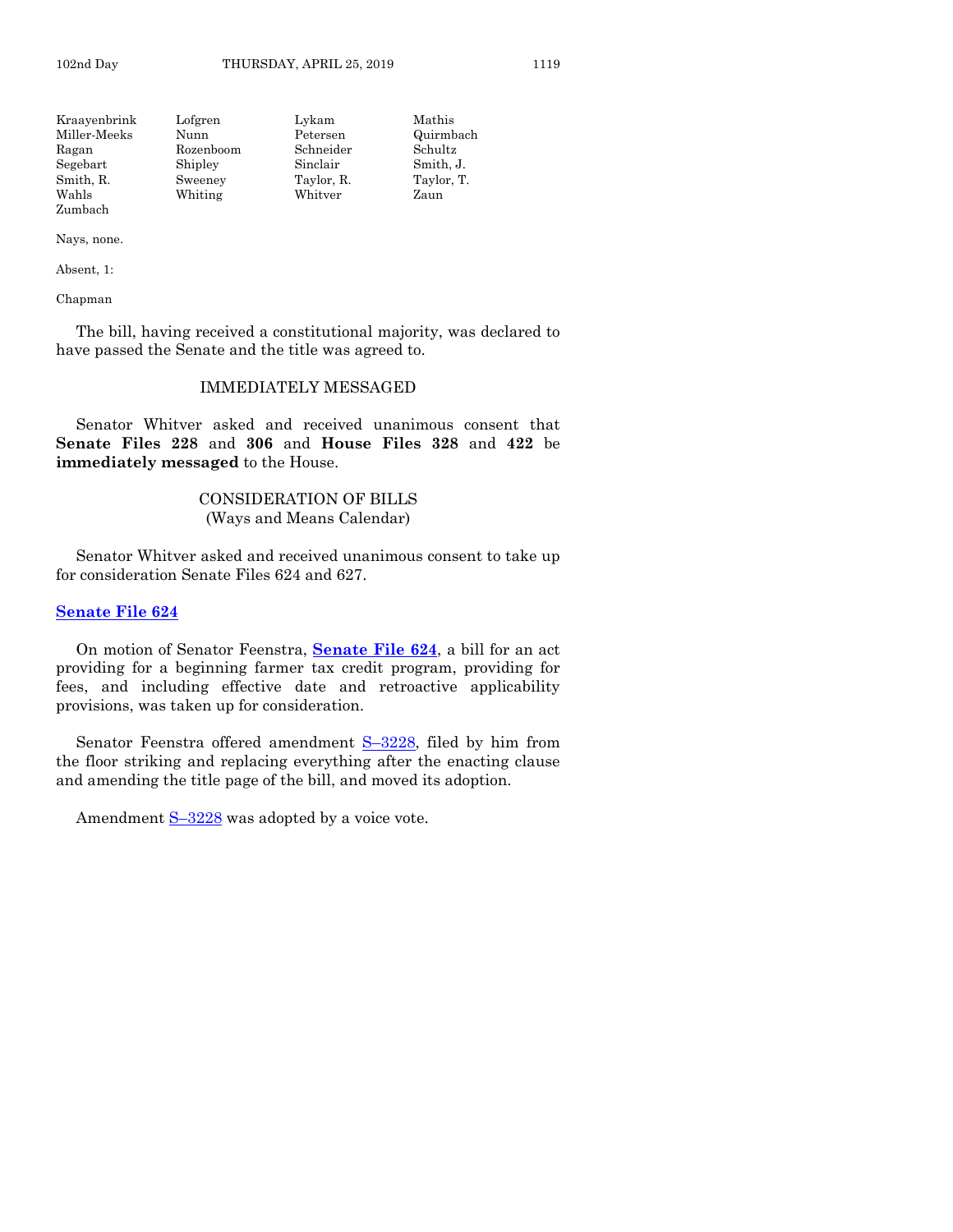Senator Feenstra asked and received unanimous consent that **[House File 768](https://www.legis.iowa.gov/legislation/BillBook?ga=88&ba=HF768)** be **substituted** for **[Senate File 624.](https://www.legis.iowa.gov/legislation/BillBook?ga=88&ba=SF624)** 

#### **[House File 768](https://www.legis.iowa.gov/legislation/BillBook?ga=88&ba=HF768)**

On motion of Senator Feenstra, **[House File 768](https://www.legis.iowa.gov/legislation/BillBook?ga=88&ba=HF768)**, a bill for an act providing for a beginning farmer tax credit program, providing for fees, and including effective date and retroactive applicability provisions, was taken up for consideration.

Senator Feenstra moved that the bill be read the last time now and placed upon its passage, which motion prevailed by a voice vote, and the bill was read the last time.

On the question "Shall the bill pass?"  $(H.F. 768)$ , the vote was:

Yeas, 49:

| <b>Behn</b>  | Bisignano | Bolkcom    | Boulton    |
|--------------|-----------|------------|------------|
| Breitbach    | Brown     | Carlin     | Celsi      |
| Costello     | Cournover | Dawson     | Dotzler    |
| Edler        | Feenstra  | Garrett    | Giddens    |
| Greene       | Guth      | Hogg       | Jochum     |
| Johnson      | Kapucian  | Kinney     | Koelker    |
| Kraayenbrink | Lofgren   | Lykam      | Mathis     |
| Miller-Meeks | Nunn      | Petersen   | Quirmbach  |
| Ragan        | Rozenboom | Schneider  | Schultz    |
| Segebart     | Shipley   | Sinclair   | Smith, J.  |
| Smith, R.    | Sweeney   | Taylor, R. | Taylor, T. |
| Wahls        | Whiting   | Whitver    | Zaun       |
| Zumbach      |           |            |            |

Nays, none.

Absent, 1:

Chapman

The bill, having received a constitutional majority, was declared to have passed the Senate and the title was agreed to.

#### WITHDRAWN

Senator Feenstra asked and received unanimous consent that **[Senate File 624](https://www.legis.iowa.gov/legislation/BillBook?ga=88&ba=SF624)** be **withdrawn** from further consideration of the Senate.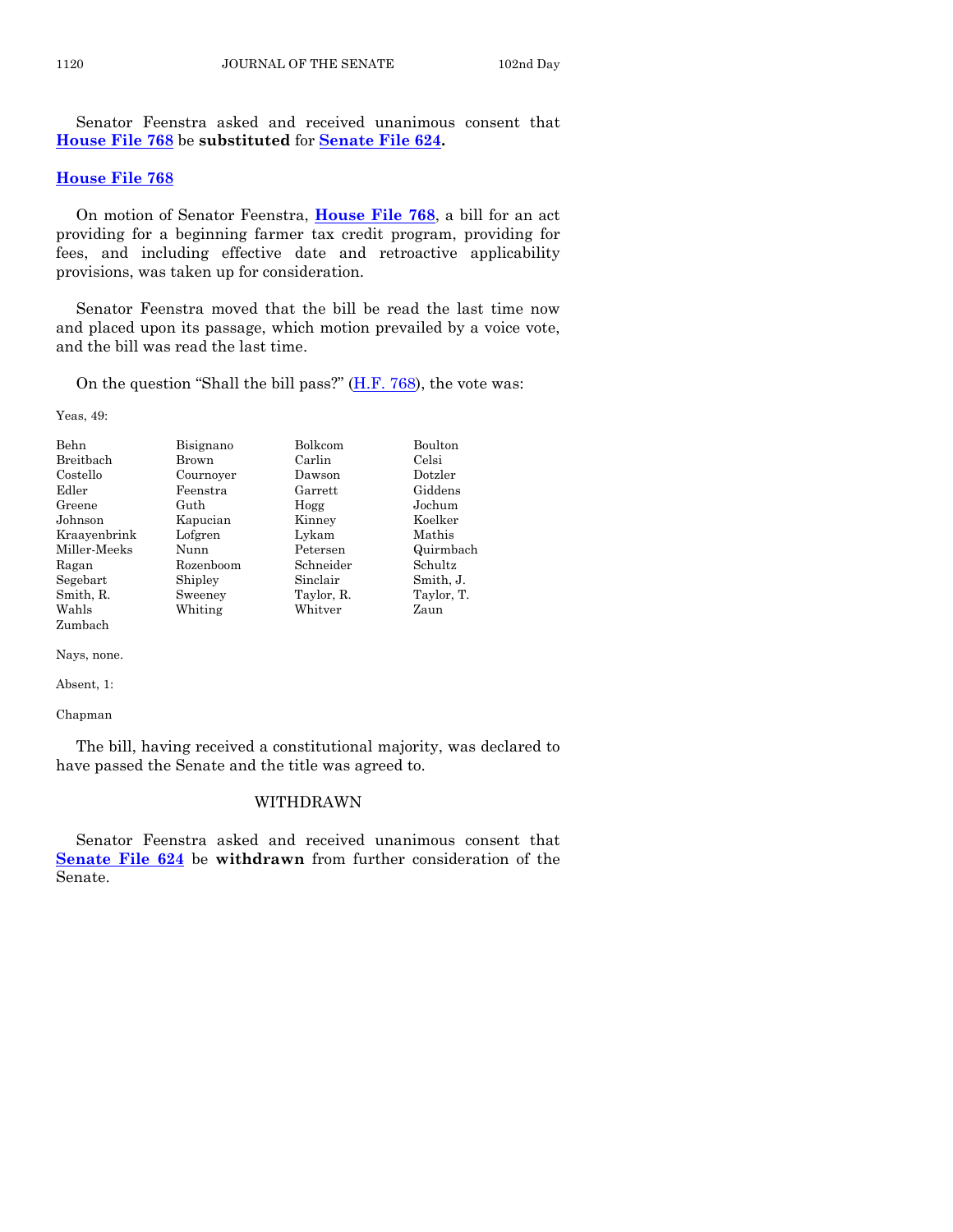# **[Senate File 627](https://www.legis.iowa.gov/legislation/BillBook?ga=88&ba=SF627)**

On motion of Senator Feenstra, **[Senate File 627](https://www.legis.iowa.gov/legislation/BillBook?ga=88&ba=SF627)**, a bill for an act relating to taking a capital gain deduction for the sale of real property used in a farming business, was taken up for consideration.

Senator Feenstra asked and received unanimous consent that **[House File 778](https://www.legis.iowa.gov/legislation/BillBook?ga=88&ba=HF778)** be **substituted** for **[Senate File 627](https://www.legis.iowa.gov/legislation/BillBook?ga=88&ba=SF627)**.

# **[House File 778](https://www.legis.iowa.gov/legislation/BillBook?ga=88&ba=HF778)**

On motion of Senator Feenstra, **[House File 778](https://www.legis.iowa.gov/legislation/BillBook?ga=88&ba=HF778)**, a bill for an act relating to taking a capital gain deduction for the sale of real property used in a farming business, was taken up for consideration.

Senator Feenstra moved that the bill be read the last time now and placed upon its passage, which motion prevailed by a voice vote, and the bill was read the last time.

On the question "Shall the bill pass?" [\(H.F. 778\)](https://www.legis.iowa.gov/legislation/BillBook?ga=88&ba=HF778), the vote was:

Yeas, 49:

| Behn         | Bisignano | Bolkcom    | Boulton    |
|--------------|-----------|------------|------------|
| Breitbach    | Brown     | Carlin     | Celsi      |
| Costello     | Cournoyer | Dawson     | Dotzler    |
| Edler        | Feenstra  | Garrett    | Giddens    |
| Greene       | Guth      | Hogg       | Jochum     |
| Johnson      | Kapucian  | Kinney     | Koelker    |
| Kraayenbrink | Lofgren   | Lykam      | Mathis     |
| Miller-Meeks | Nunn      | Petersen   | Quirmbach  |
| Ragan        | Rozenboom | Schneider  | Schultz    |
| Segebart     | Shipley   | Sinclair   | Smith, J.  |
| Smith, R.    | Sweeney   | Taylor, R. | Taylor, T. |
| Wahls        | Whiting   | Whitver    | Zaun       |
| Zumbach      |           |            |            |

Nays, none.

Absent, 1:

Chapman

The bill, having received a constitutional majority, was declared to have passed the Senate and the title was agreed to.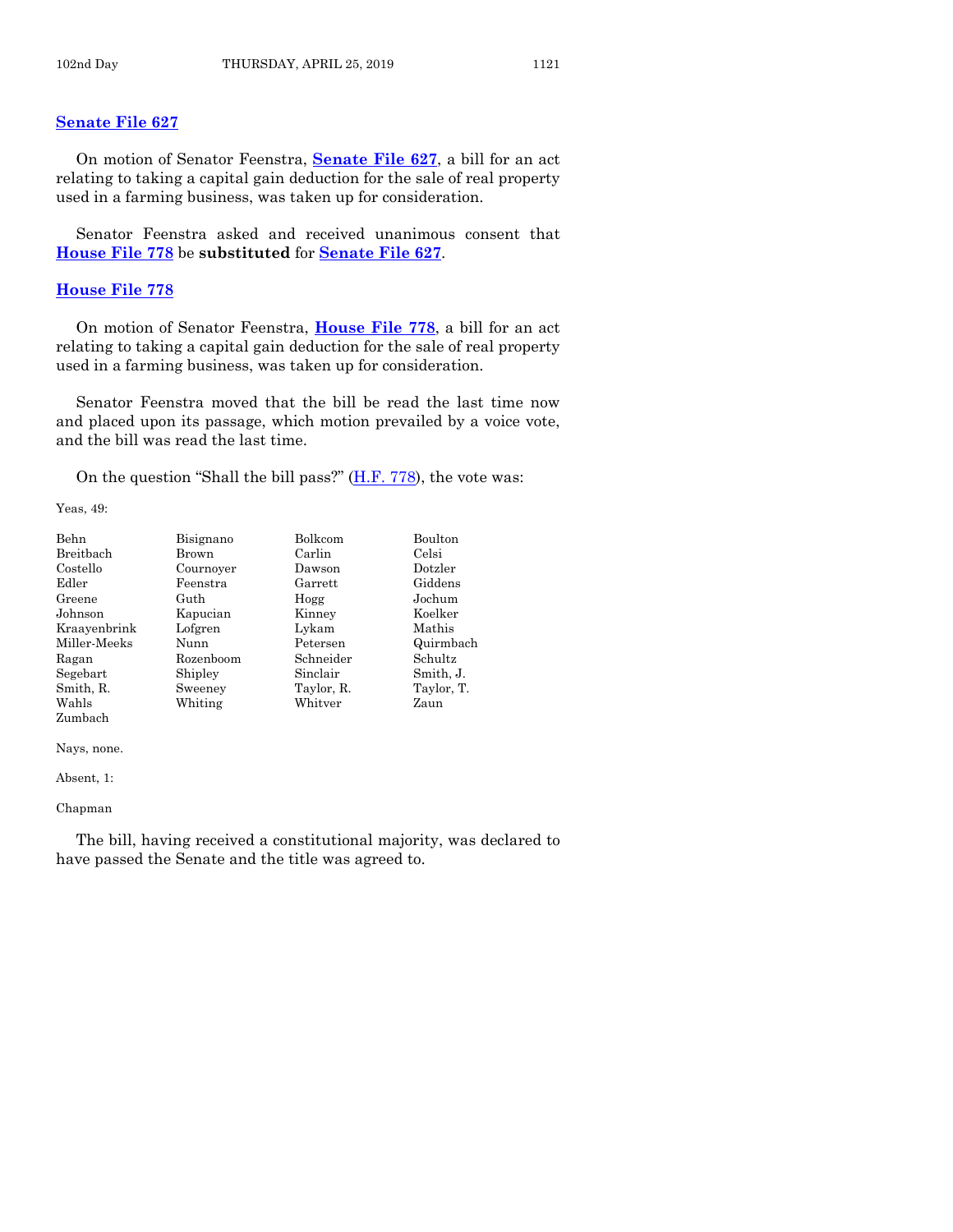# WITHDRAWN

Senator Feenstra asked and received unanimous consent that **[Senate File 627](https://www.legis.iowa.gov/legislation/BillBook?ga=88&ba=SF627)** be **withdrawn** from further consideration of the Senate.

# CONSIDERATION OF BILLS (Unfinished Business Calendar)

Senator Whitver asked and received unanimous consent to take up for consideration House Files 485 and 642.

# **[House File 485](https://www.legis.iowa.gov/legislation/BillBook?ga=88&ba=HF485)**

On motion of Senator Cournoyer, **[House File 485](https://www.legis.iowa.gov/legislation/BillBook?ga=88&ba=HF485)**, a bill for an act concerning state purchasing requirements relating to targeted small business procurement goals, placed on the Unfinished Business Calendar on April 11, 2019, with report of committee recommending passage, was taken up for consideration.

Senator Cournoyer moved that the bill be read the last time now and placed upon its passage, which motion prevailed by a voice vote, and the bill was read the last time.

On the question "Shall the bill pass?"  $(H.F. 485)$ , the vote was:

| <b>Behn</b>  | Bisignano | Bolkcom    | Boulton    |
|--------------|-----------|------------|------------|
| Breitbach    | Brown     | Carlin     | Celsi      |
| Costello     | Cournover | Dawson     | Dotzler    |
| Edler        | Feenstra  | Garrett    | Giddens    |
| Greene       | Guth      | Hogg       | Jochum     |
| Johnson      | Kapucian  | Kinney     | Koelker    |
| Kraayenbrink | Lofgren   | Lykam      | Mathis     |
| Miller-Meeks | Nunn      | Petersen   | Quirmbach  |
| Ragan        | Rozenboom | Schneider  | Schultz    |
| Segebart     | Shipley   | Sinclair   | Smith, J.  |
| Smith, R.    | Sweeney   | Taylor, R. | Taylor, T. |
| Wahls        | Whiting   | Whitver    | Zaun       |
| Zumbach      |           |            |            |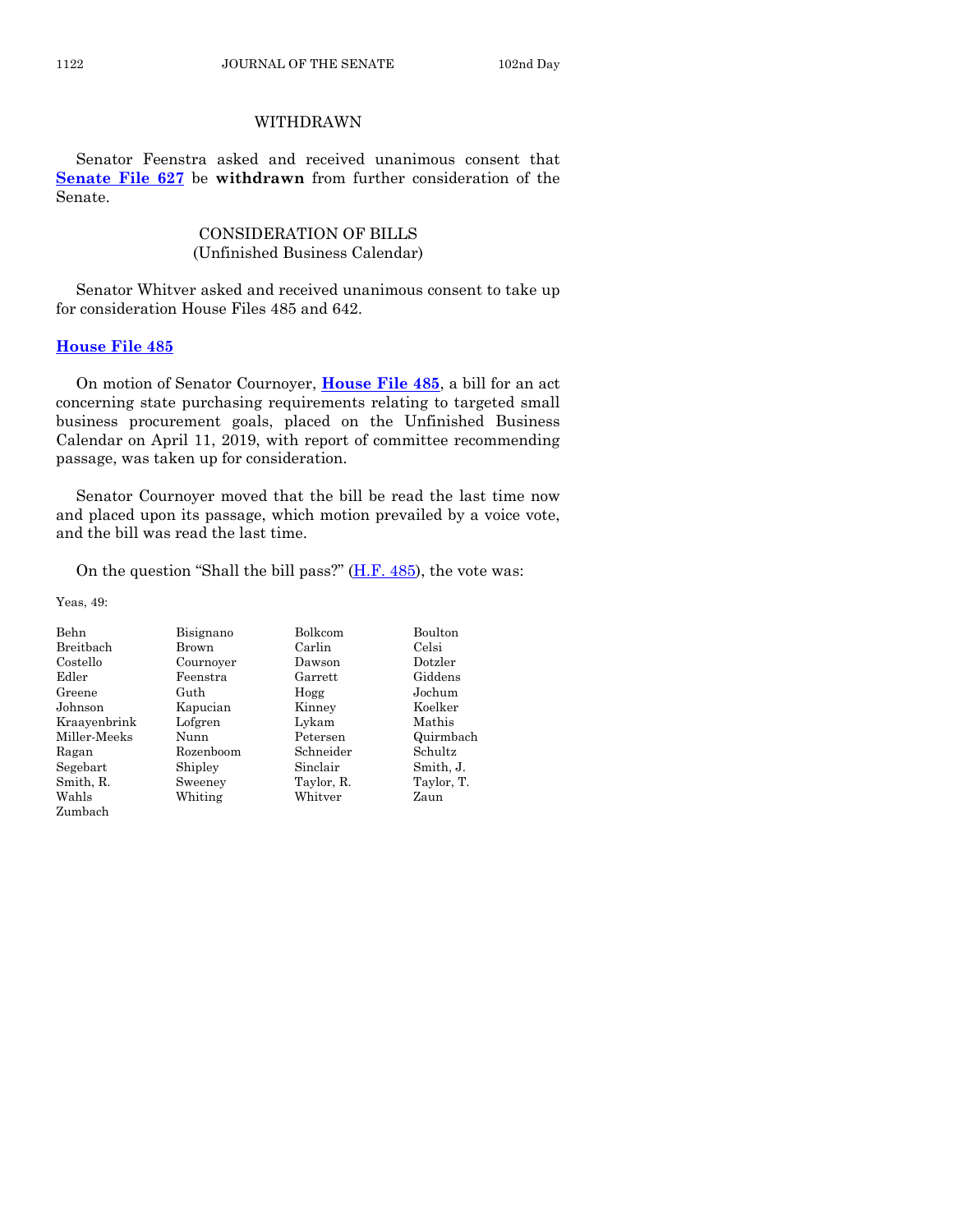Absent, 1:

Chapman

The bill, having received a constitutional majority, was declared to have passed the Senate and the title was agreed to.

#### **[House File 642](https://www.legis.iowa.gov/legislation/BillBook?ga=88&ba=HF642)**

On motion of Senator Johnson, **[House File 642](https://www.legis.iowa.gov/legislation/BillBook?ga=88&ba=HF642)**, a bill for an act relating to the release of certain confidential information by the department of human services to multidisciplinary teams and making penalties applicable, placed on the Unfinished Business Calendar on April 11, 2019, with report of committee recommending passage, was taken up for consideration.

Senator Johnson moved that the bill be read the last time now and placed upon its passage, which motion prevailed by a voice vote, and the bill was read the last time.

On the question "Shall the bill pass?" [\(H.F. 642\)](https://www.legis.iowa.gov/legislation/BillBook?ga=88&ba=HF642), the vote was:

| Behn         | Bisignano | Bolkcom    | Boulton    |
|--------------|-----------|------------|------------|
| Breitbach    | Brown     | Carlin     | Celsi      |
| Costello     | Cournover | Dawson     | Dotzler    |
| Edler        | Feenstra  | Garrett    | Giddens    |
| Greene       | Guth      | Hogg       | Jochum     |
| Johnson      | Kapucian  | Kinney     | Koelker    |
| Kraayenbrink | Lofgren   | Lykam      | Mathis     |
| Miller-Meeks | Nunn      | Petersen   | Quirmbach  |
| Ragan        | Rozenboom | Schneider  | Schultz    |
| Segebart     | Shipley   | Sinclair   | Smith, J.  |
| Smith, R.    | Sweeney   | Taylor, R. | Taylor, T. |
| Wahls        | Whiting   | Whitver    | Zaun       |
| Zumbach      |           |            |            |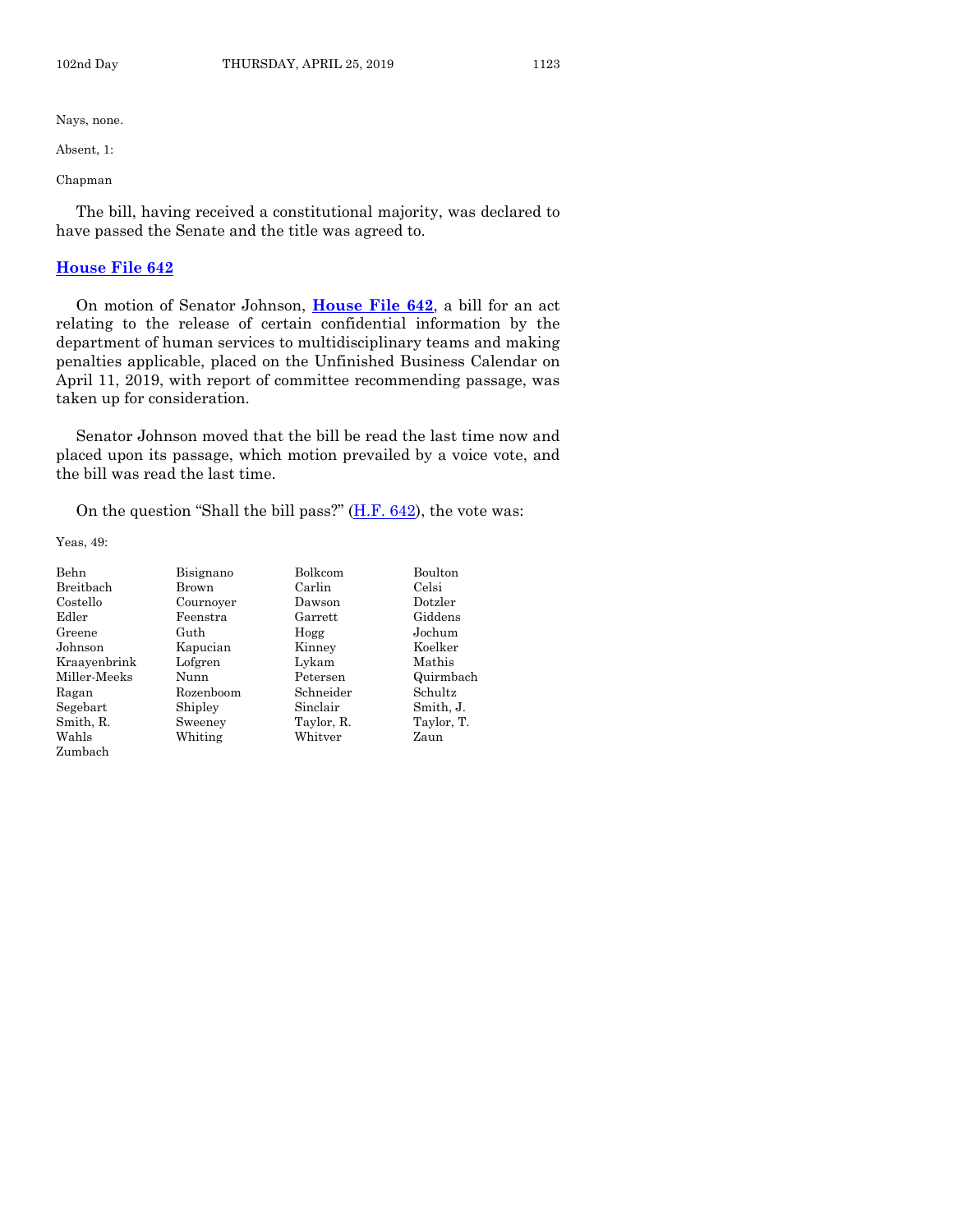Absent, 1:

Chapman

The bill, having received a constitutional majority, was declared to have passed the Senate and the title was agreed to.

#### IMMEDIATELY MESSAGED

Senator Whitver asked and received unanimous consent that **House Files 485**, **642**, **768**, and **778** be **immediately messaged** to the House.

#### RECONVENED

The Senate reconvened at 1:51 p.m., President Schneider presiding.

# SPECIAL PRESENTATION TO SENATE PAGES

The Senate Pages were invited to the well of the Senate for a special presentation and were thanked by Senators Petersen and Whitver and President Schneider for their service to the Senate.

A Certificate of Excellence for serving with honor and distinction as a Senate Page during the 2019 Regular Eighty-eighth General Assembly and a gift were presented to each of the following pages:

Jackson Birdwell, Seth Fiala, Kate Hapgood, Piper LaGrange, John Meis, Ami Penquite, Brooklyn Price, Ellie Reece, Samuel Sampson, and Ben Theuma.

The Senate rose and expressed its appreciation.

The Senate stood at ease at 1:56 p.m. until the fall of the gavel for the purpose of party caucuses.

The Senate resumed session at 3:24 p.m., President Schneider presiding.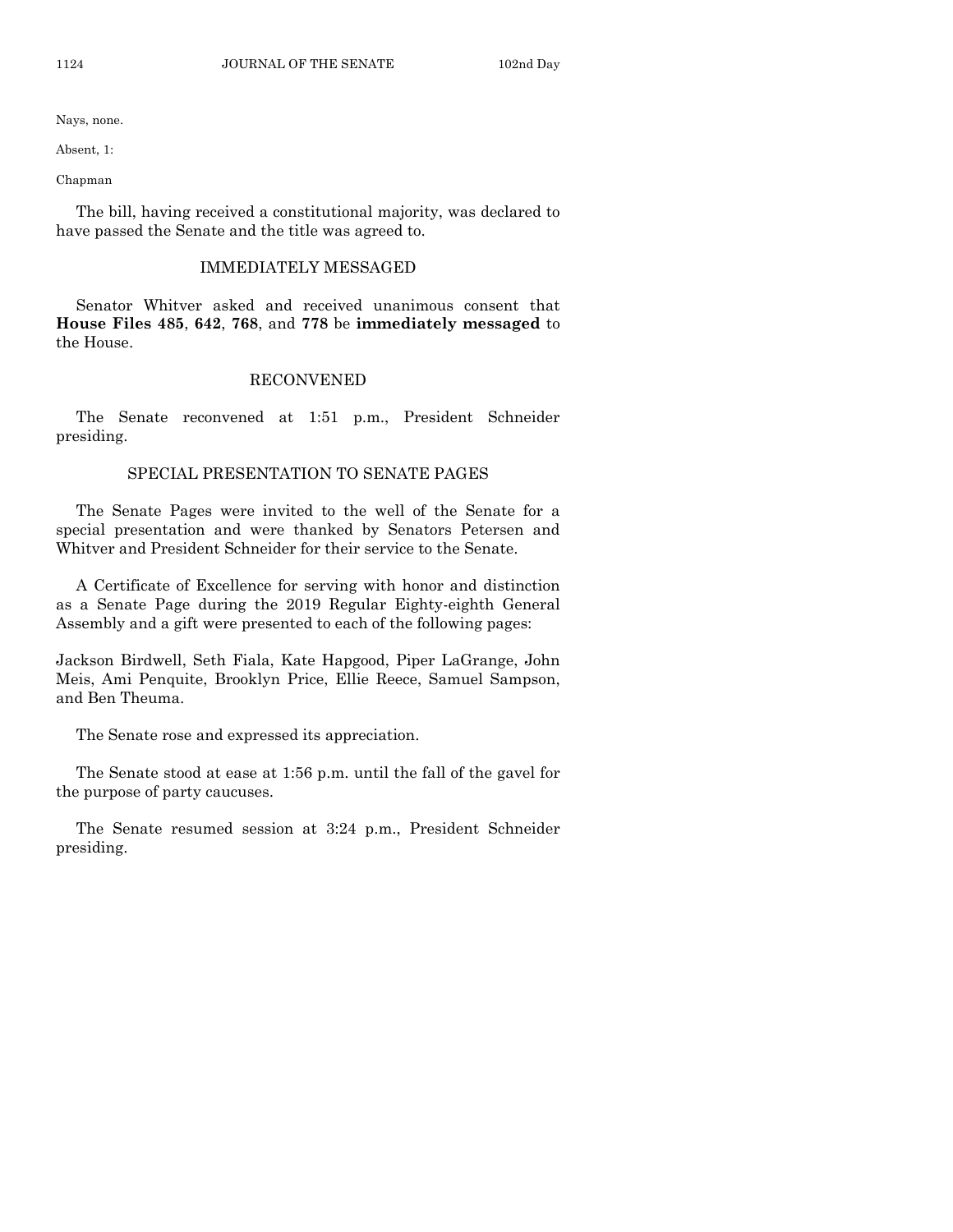# HOUSE AMENDMENT CONSIDERED

#### **[Senate File 589](https://www.legis.iowa.gov/legislation/BillBook?ga=88&ba=SF589)**

Senator Whitver called up for consideration **[Senate File 589](https://www.legis.iowa.gov/legislation/BillBook?ga=88&ba=SF589)**, a bill for an act relating to criminal law and procedure including certain related administrative proceedings, providing penalties, and including effective date and applicability provisions, amended by the House in House amendment S-[3212,](https://www.legis.iowa.gov/legislation/BillBook?ga=88&ba=S3212) filed April 24, 2019.

Senator Dawson moved that the Senate concur in the House amendment.

The motion prevailed by a voice vote and the Senate **concurred** in the House amendment.

Senator Dawson moved that the bill, as amended by the House and concurred in by the Senate, be read the last time now and placed upon its passage, which motion prevailed by voice vote, and the bill was read the last time.

On the question "Shall the bill pass?" [\(S.F. 589\)](https://www.legis.iowa.gov/legislation/BillBook?ga=88&ba=SF589), the vote was:

| Behn         | Bisignano | Bolkcom    | Boulton    |
|--------------|-----------|------------|------------|
| Breitbach    | Brown     | Carlin     | Celsi      |
| Costello     | Cournoyer | Dawson     | Dotzler    |
| Edler        | Feenstra  | Garrett    | Giddens    |
| Greene       | Guth      | Hogg       | Jochum     |
| Johnson      | Kapucian  | Kinney     | Koelker    |
| Kraayenbrink | Lofgren   | Lykam      | Mathis     |
| Miller-Meeks | Nunn      | Petersen   | Quirmbach  |
| Ragan        | Rozenboom | Schneider  | Schultz    |
| Segebart     | Shipley   | Sinclair   | Smith, J.  |
| Smith, R.    | Sweeney   | Taylor, R. | Taylor, T. |
| Wahls        | Whiting   | Whitver    | Zaun       |
| Zumbach      |           |            |            |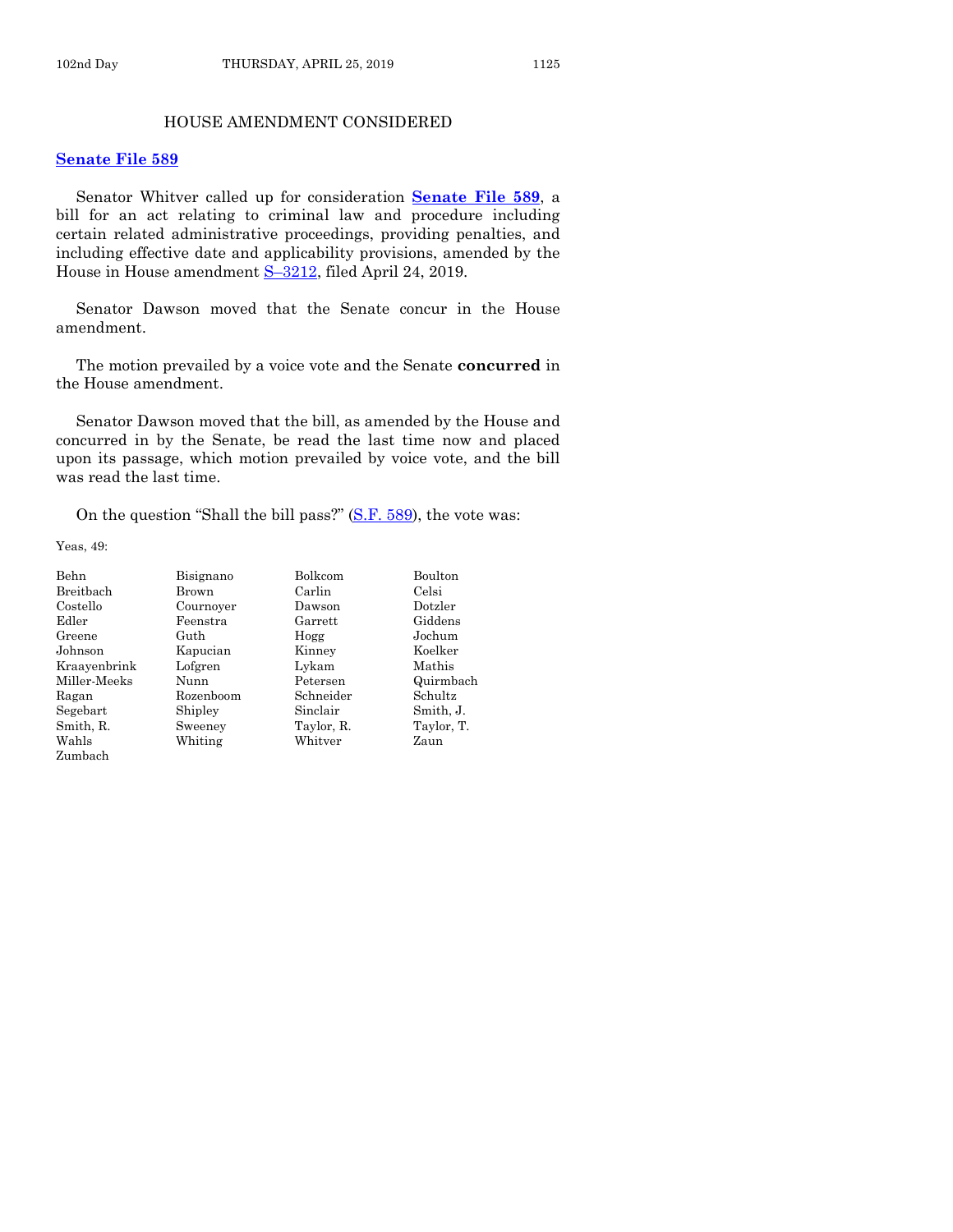Absent, 1:

Chapman

The bill, having received a constitutional majority, was declared to have passed the Senate and the title was agreed to.

# CONSIDERATION OF BILL (Unfinished Business Calendar)

Senator Whitver asked and received unanimous consent to take up for consideration [House File 531.](https://www.legis.iowa.gov/legislation/BillBook?ga=88&ba=HF531)

# **[House File 531](https://www.legis.iowa.gov/legislation/BillBook?ga=88&ba=HF531)**

On motion of Senator Carlin, **[House File 531](https://www.legis.iowa.gov/legislation/BillBook?ga=88&ba=HF531)**, a bill for an act concerning unemployment insurance and including effective date and applicability provisions, placed on the Unfinished Business Calendar on April 11, 2019, with report of committee recommending passage, was taken up for consideration.

Senator Carlin offered amendment  $S-3229$ , filed by him from the floor to pages 1–5 of the bill, and moved its adoption.

Amendment  $S-3229$  $S-3229$  was adopted by a voice vote.

Senator Dotzler offered amendment S-[3230,](https://www.legis.iowa.gov/legislation/BillBook?ga=88&ba=S3230) filed by him from the floor to pages 3 and 5 of the bill, and moved its adoption.

A record roll call was requested.

On the question "Shall amendment  $S-3230$  $S-3230$  be adopted?" [\(H.F. 531\)](https://www.legis.iowa.gov/legislation/BillBook?ga=88&ba=HF531), the vote was:

Yeas, 50:

| Behn      | Bisignano    | Bolkcom   | Boulton |
|-----------|--------------|-----------|---------|
| Breitbach | Brown        | Carlin    | Celsi   |
| Chapman   | Costello     | Cournoyer | Dawson  |
| Dotzler   | Edler        | Feenstra  | Garrett |
| Giddens   | Greene       | Guth      | Hogg    |
| Jochum    | Johnson      | Kapucian  | Kinney  |
| Koelker   | Kraavenbrink | Lofgren   | Lykam   |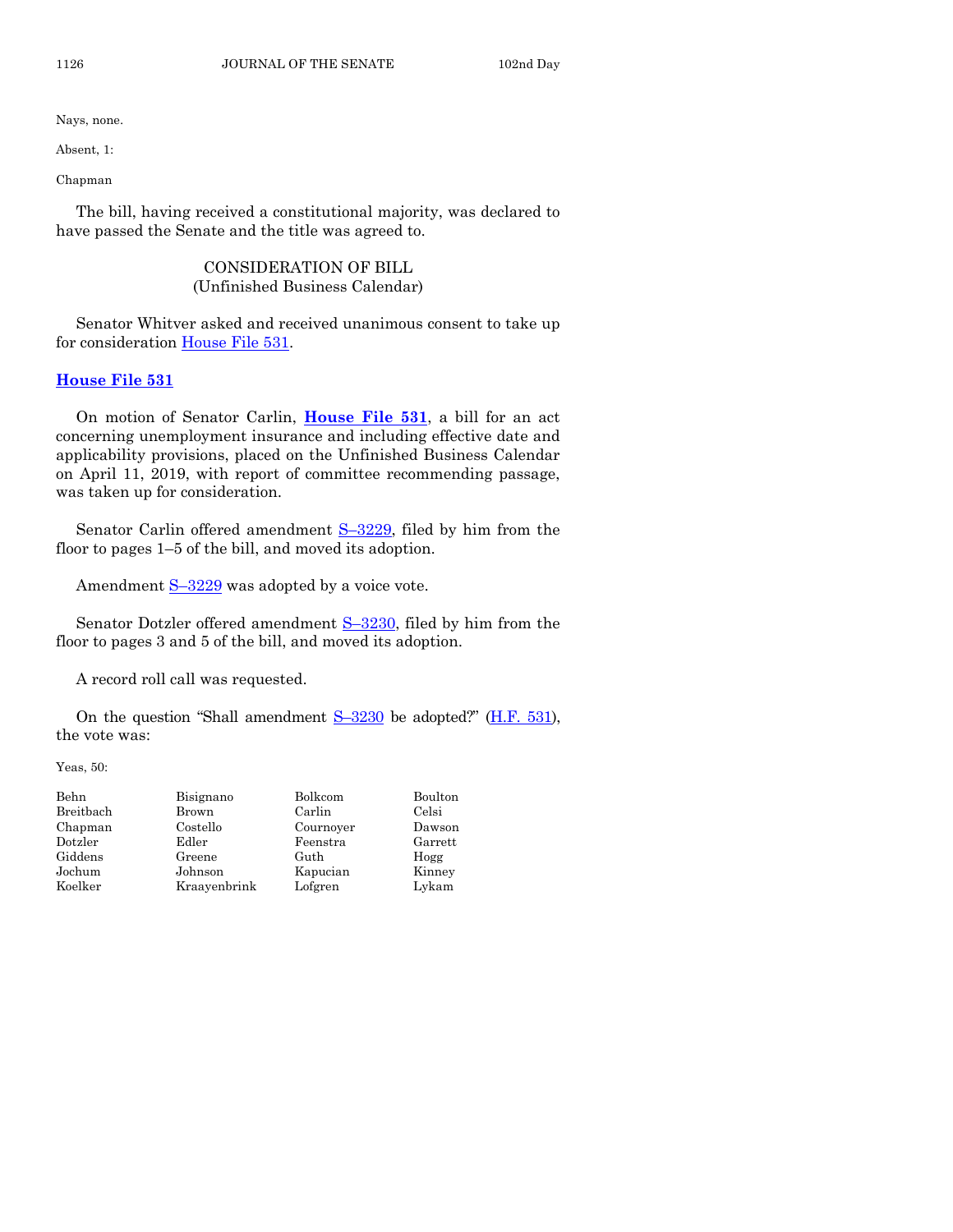| Mathis     | Miller-Meeks<br>Nunn |         | Petersen   |
|------------|----------------------|---------|------------|
| Quirmbach  | Rozenboom<br>Ragan   |         | Schneider  |
| Schultz    | Segebart             | Shipley | Sinclair   |
| Smith, J.  | Smith, R.            | Sweeney | Taylor, R. |
| Taylor, T. | Wahls                | Whiting | Whitver    |
| Zaun       | Zumbach              |         |            |

Absent, none.

Amendment  $S-3230$  $S-3230$  was adopted.

Senator Carlin moved that the bill be read the last time now and placed upon its passage, which motion prevailed by a voice vote, and the bill was read the last time.

On the question "Shall the bill pass?" [\(H.F. 531\)](https://www.legis.iowa.gov/legislation/BillBook?ga=88&ba=HF531), the vote was:

Yeas, 32:

| Behn                                                                   | Breithach                                     | Brown                                         | Carlin                                    |
|------------------------------------------------------------------------|-----------------------------------------------|-----------------------------------------------|-------------------------------------------|
| Chapman                                                                | Costello                                      | Cournoyer                                     | Dawson                                    |
| Edler                                                                  | Feenstra                                      | Garrett                                       | Greene                                    |
| Guth                                                                   | Johnson                                       | Kapucian                                      | Koelker                                   |
| Kraayenbrink                                                           | Lofgren                                       | Miller-Meeks                                  | Nunn                                      |
| Rozenboom                                                              | Schneider                                     | Schultz                                       | Segebart                                  |
| Shipley                                                                | Sinclair                                      | Smith, R.                                     | Sweeney                                   |
| Whiting                                                                | Whitver                                       | Zaun                                          | Zumbach                                   |
| Nays, 18:<br>Bisignano<br>Dotzler<br>Kinney<br>Quirmbach<br>Taylor, T. | Bolkcom<br>Giddens<br>Lykam<br>Ragan<br>Wahls | <b>Boulton</b><br>Hogg<br>Mathis<br>Smith, J. | Celsi<br>Jochum<br>Petersen<br>Taylor, R. |

Absent, none.

The bill, having received a constitutional majority, was declared to have passed the Senate and the title was agreed to.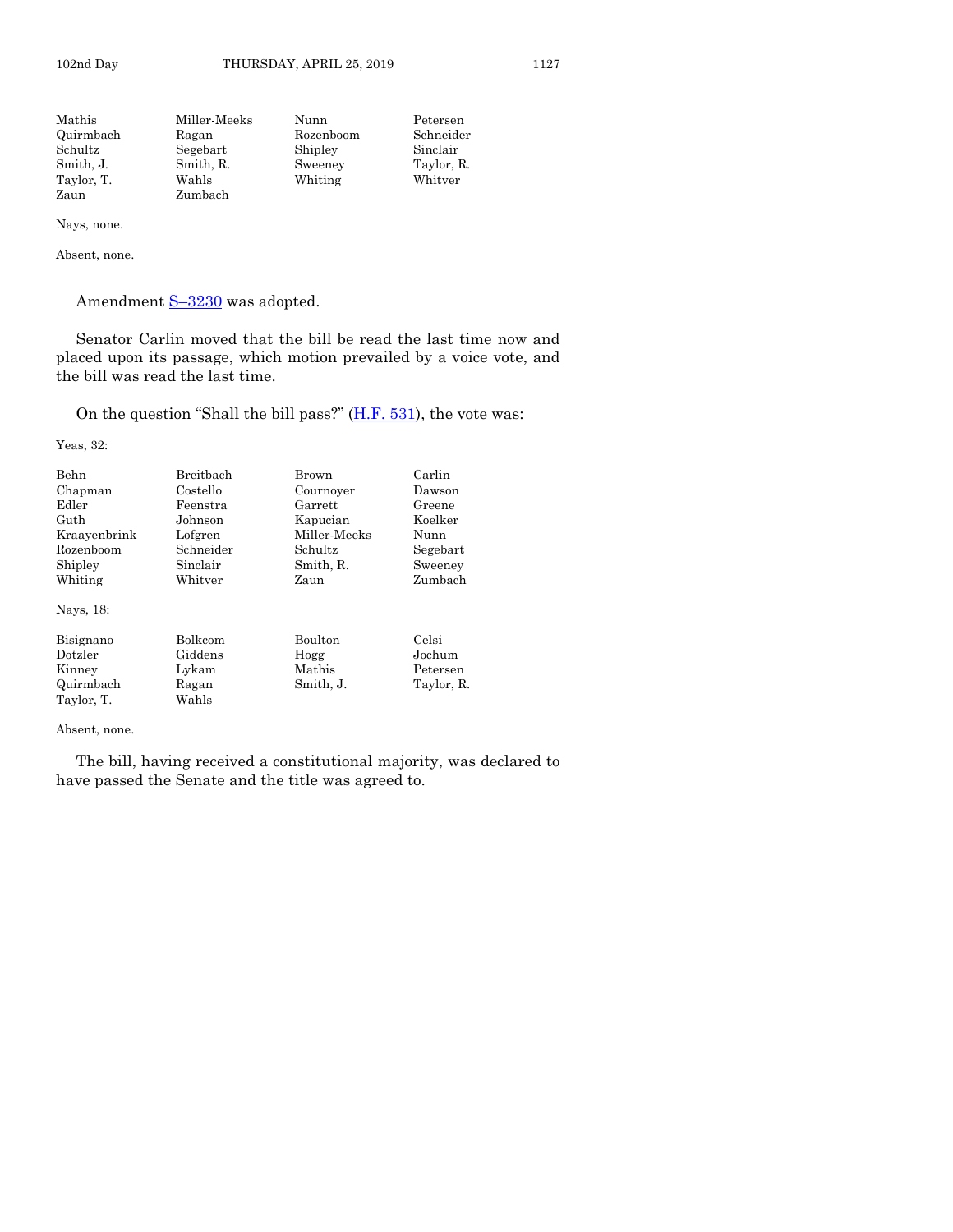# HOUSE AMENDMENT CONSIDERED

#### **[Senate File 502](https://www.legis.iowa.gov/legislation/BillBook?ga=88&ba=SF502)**

Senator Whitver called up for consideration **[Senate File 502](https://www.legis.iowa.gov/legislation/BillBook?ga=88&ba=SF502)**, a bill for an act relating to disclosures of certain information, including reprisals with respect to employees of a political subdivision of the state and providing information to employees concerning the office of ombudsman, amended by the House in House amendment  $S-3204$ , filed April 23, 2019.

Senator Guth moved that the Senate concur in the House amendment.

The motion prevailed by a voice vote and the Senate **concurred** in the House amendment.

Senator Guth moved that the bill, as amended by the House and concurred in by the Senate, be read the last time now and placed upon its passage, which motion prevailed by voice vote, and the bill was read the last time.

On the question "Shall the bill pass?" [\(S.F. 502\)](https://www.legis.iowa.gov/legislation/BillBook?ga=88&ba=SF502), the vote was:

Yeas, 50:

| Behn       | Bisignano    | Bolkcom   | Boulton    |
|------------|--------------|-----------|------------|
| Breitbach  | Brown        | Carlin    | Celsi      |
| Chapman    | Costello     | Cournoyer | Dawson     |
| Dotzler    | Edler        | Feenstra  | Garrett    |
| Giddens    | Greene       | Guth      | Hogg       |
| Jochum     | Johnson      | Kapucian  | Kinney     |
| Koelker    | Kraayenbrink | Lofgren   | Lykam      |
| Mathis     | Miller-Meeks | Nunn      | Petersen   |
| Quirmbach  | Ragan        | Rozenboom | Schneider  |
| Schultz    | Segebart     | Shipley   | Sinclair   |
| Smith, J.  | Smith, R.    | Sweeney   | Taylor, R. |
| Taylor, T. | Wahls        | Whiting   | Whitver    |
| Zaun       | Zumbach      |           |            |

Nays, none.

#### Absent, none.

The bill, having received a constitutional majority, was declared to have passed the Senate and the title, as amended, was agreed to.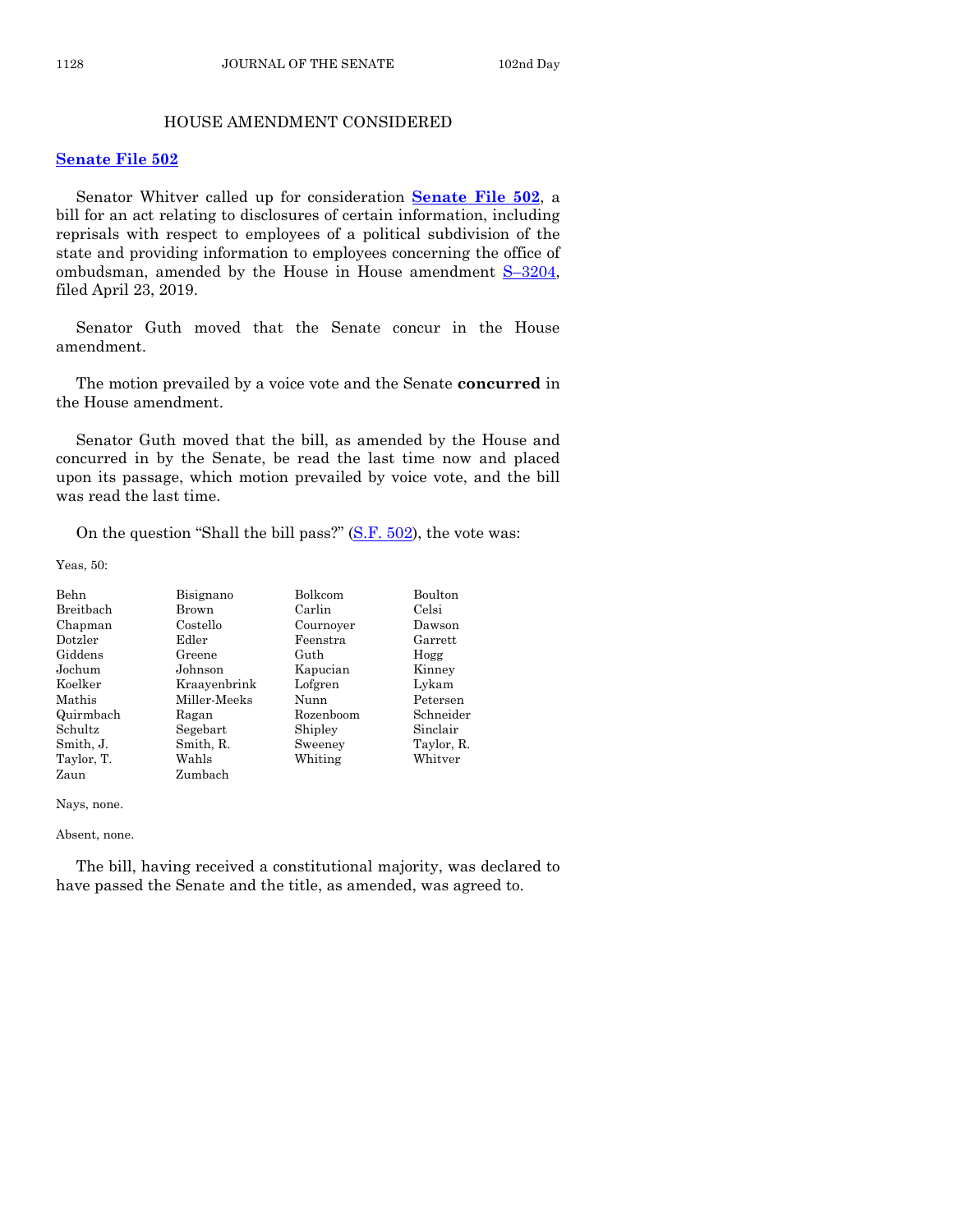The Senate stood at ease at 4:01 p.m. until the fall of the gavel for the purpose of a Democratic party caucus.

The Senate resumed session at 4:33 p.m., President Schneider presiding.

# CONSIDERATION OF BILL (Appropriations Calendar)

Senator Whitver asked and received unanimous consent to take up for consideration [Senate File 602.](https://www.legis.iowa.gov/legislation/BillBook?ga=88&ba=SF602)

## **[Senate File 602](https://www.legis.iowa.gov/legislation/BillBook?ga=88&ba=SF602)**

On motion of Senator Johnson, **[Senate File 602](https://www.legis.iowa.gov/legislation/BillBook?ga=88&ba=SF602)**, a bill for an act relating to incentives for whole grade sharing and school district reorganization or dissolution, was taken up for consideration.

Senator Johnson asked and received unanimous consent that **[House File 596](https://www.legis.iowa.gov/legislation/BillBook?ga=88&ba=HF596)** be **substituted** for **[Senate File 602.](https://www.legis.iowa.gov/legislation/BillBook?ga=88&ba=SF602)** 

#### **[House File 596](https://www.legis.iowa.gov/legislation/BillBook?ga=88&ba=HF596)**

On motion of Senator Johnson, **House [File 596](https://www.legis.iowa.gov/legislation/BillBook?ga=88&ba=HF596)**, a bill for an act relating to incentives for whole grade sharing and school district reorganization or dissolution, was taken up for consideration.

Senator Johnson moved that the bill be read the last time now and placed upon its passage, which motion prevailed by a voice vote, and the bill was read the last time.

On the question "Shall the bill pass?" [\(H.F. 596\)](https://www.legis.iowa.gov/legislation/BillBook?ga=88&ba=HF596), the vote was:

Yeas, 50:

| Behn      | Bisignano    | Bolkcom   | Boulton   |
|-----------|--------------|-----------|-----------|
| Breitbach | Brown        | Carlin    | Celsi     |
| Chapman   | Costello     | Cournoyer | Dawson    |
| Dotzler   | Edler        | Feenstra  | Garrett   |
| Giddens   | Greene       | Guth      | Hogg      |
| Jochum    | Johnson      | Kapucian  | Kinney    |
| Koelker   | Kraavenbrink | Lofgren   | Lykam     |
| Mathis    | Miller-Meeks | Nunn      | Petersen  |
| Quirmbach | Ragan        | Rozenboom | Schneider |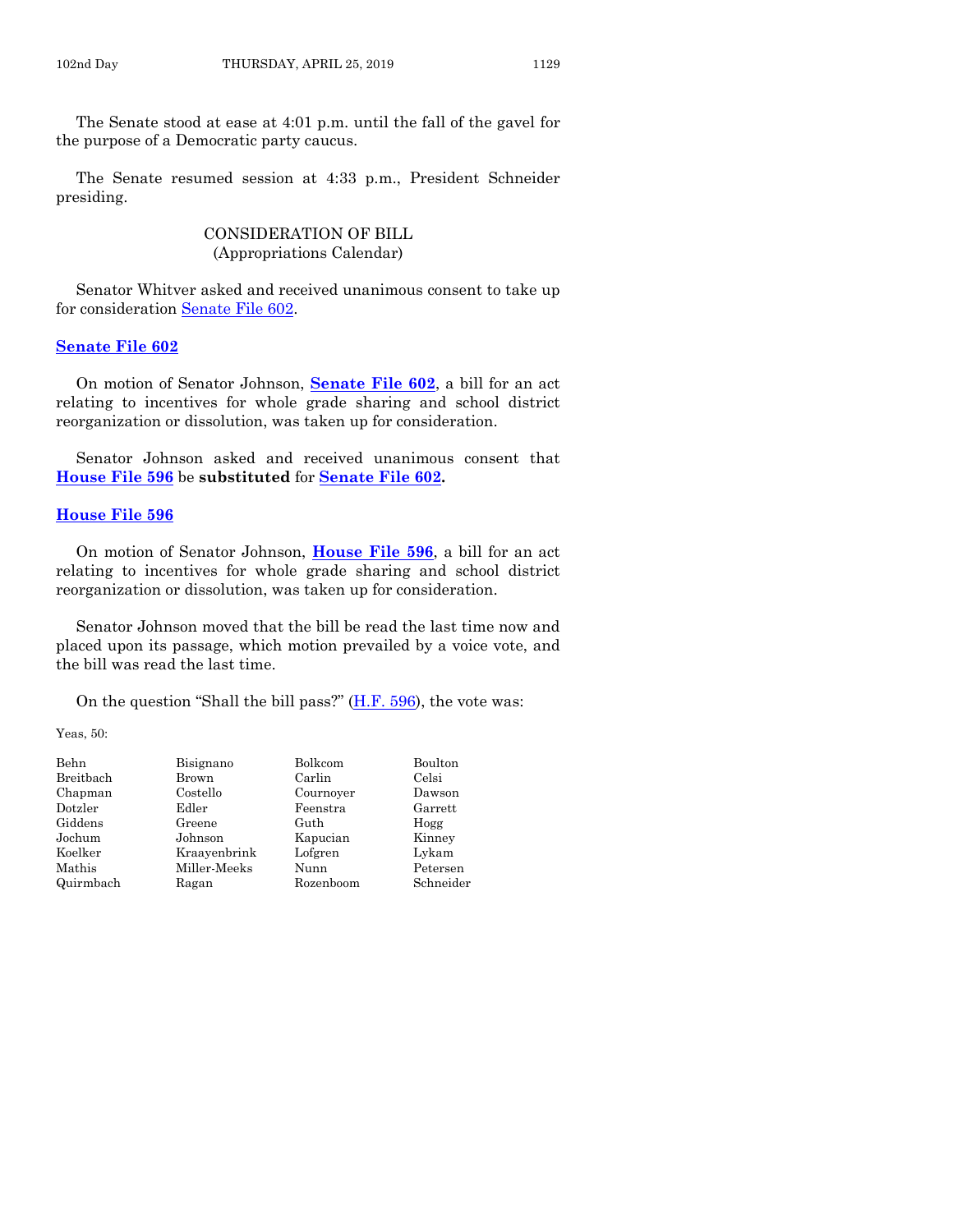| Schultz    | Segebart  | Shipley | Sinclair   |
|------------|-----------|---------|------------|
| Smith. J.  | Smith, R. | Sweeney | Taylor, R. |
| Taylor, T. | Wahls     | Whiting | Whitver    |
| Zaun       | Zumbach   |         |            |

Absent, none.

The bill, having received a constitutional majority, was declared to have passed the Senate and the title was agreed to.

# WITHDRAWN

Senator Johnson asked and received unanimous consent that **[Senate File 602](https://www.legis.iowa.gov/legislation/BillBook?ga=88&ba=SF602)** be **withdrawn** from further consideration of the Senate.

## IMMEDIATELY MESSAGED

Senator Whitver asked and received unanimous consent that **Senate Files 502** and **589** and **House Files 531** and **596** be **immediately messaged** to the House.

The Senate stood at ease at 4:41 p.m. until the fall of the gavel for the purpose of a Republican party caucus.

The Senate resumed session at 5:01 p.m., President Schneider presiding.

#### HOUSE MESSAGES RECEIVED AND CONSIDERED

The following messages were received from the Chief Clerk of the House:

MR. PRESIDENT: I am directed to inform your honorable body that the House has on April 25, 2019, **passed** the following bills in which the concurrence of the House was asked:

**[Senate File 228](https://www.legis.iowa.gov/legislation/BillBook?ga=88&ba=SF228)**, a bill for an act relating to bioscience-based economic development, the establishment of a bioscience development corporation, and membership on the Iowa innovation council.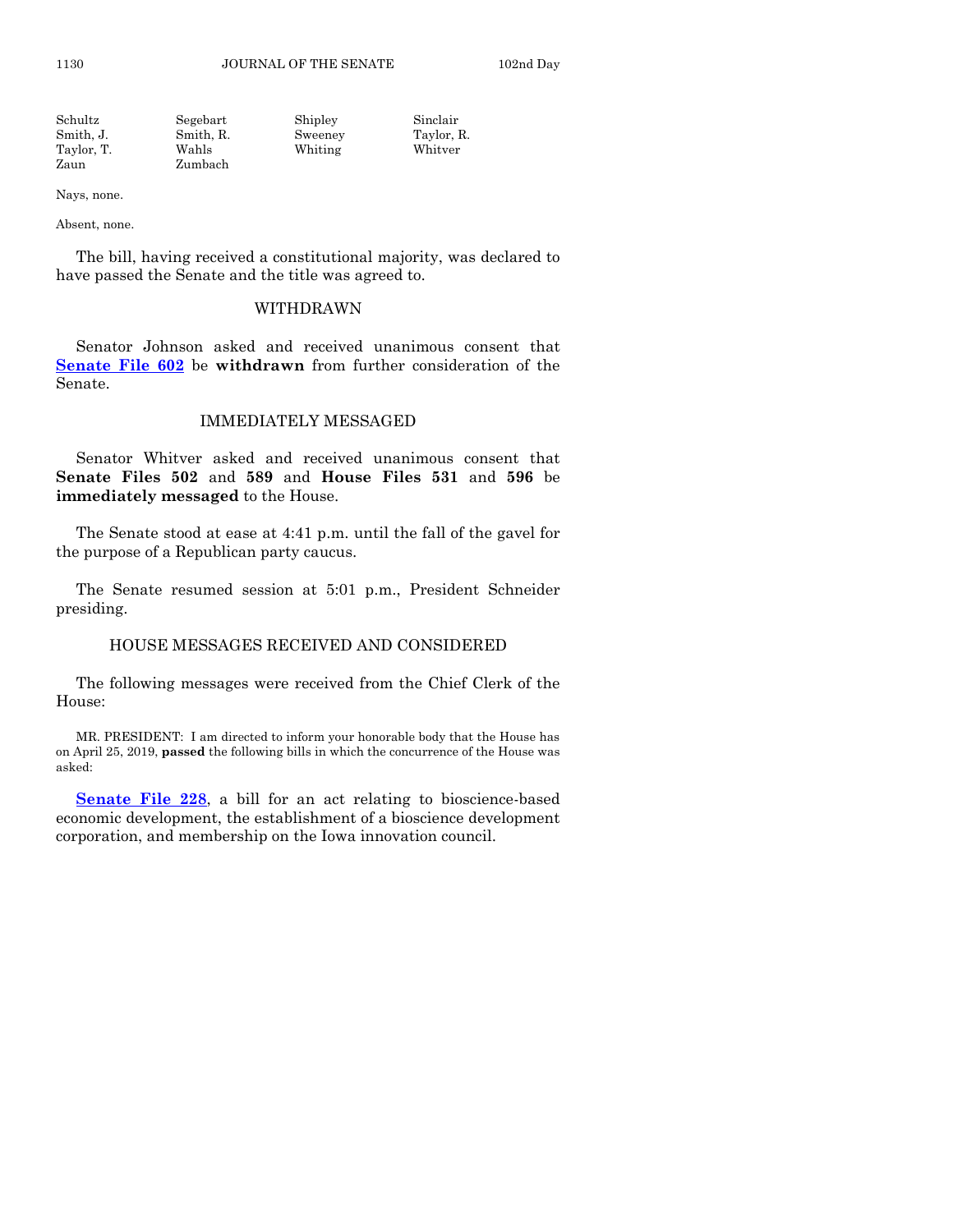**[Senate File 337](https://www.legis.iowa.gov/legislation/BillBook?ga=88&ba=SF337)**, a bill for an act providing for exceptions to the state child labor law.

**[Senate File 377](https://www.legis.iowa.gov/legislation/BillBook?ga=88&ba=SF377)**, a bill for an act extending immunity from tort liability to certain nonprofit corporations providing emergency response services.

**[Senate File 632](https://www.legis.iowa.gov/legislation/BillBook?ga=88&ba=SF632)**, a bill for an act making appropriations to the department of public health for the gambling treatment program.

ALSO: That the House has on April 25, 2019, **passed** the following bill in which the concurrence of the Senate is asked:

**[House File 771](https://www.legis.iowa.gov/legislation/BillBook?ga=88&ba=HF771)**, A bill for an act relating to the child and dependent care and early childhood development tax credits, and including applicability provisions.

Read first time and referred to committee on **Ways and Means**.

CONSIDERATION OF BILL (Unfinished Business Calendar)

Senator Whitver asked and received unanimous consent to take up for consideration [House File 694.](https://www.legis.iowa.gov/legislation/BillBook?ga=88&ba=HF694)

## **[House File 694](https://www.legis.iowa.gov/legislation/BillBook?ga=88&ba=HF694)**

On motion of Senator Chapman, **[House File 694](https://www.legis.iowa.gov/legislation/BillBook?ga=88&ba=HF694)**, a bill for an act establishing an emergency medical services personnel licensure interstate compact, placed on the Unfinished Business Calendar on April 11, 2019, with report of committee recommending passage, was taken up for consideration.

Senator Chapman moved that the bill be read the last time now and placed upon its passage, which motion prevailed by a voice vote, and the bill was read the last time.

On the question "Shall the bill pass?" [\(H.F. 694\)](https://www.legis.iowa.gov/legislation/BillBook?ga=88&ba=HF694), the vote was:

Yeas, 50:

Breitbach Brown Carlin Celsi Chapman Costello Cournoyer Dawson

Behn Bisignano Bolkcom Boulton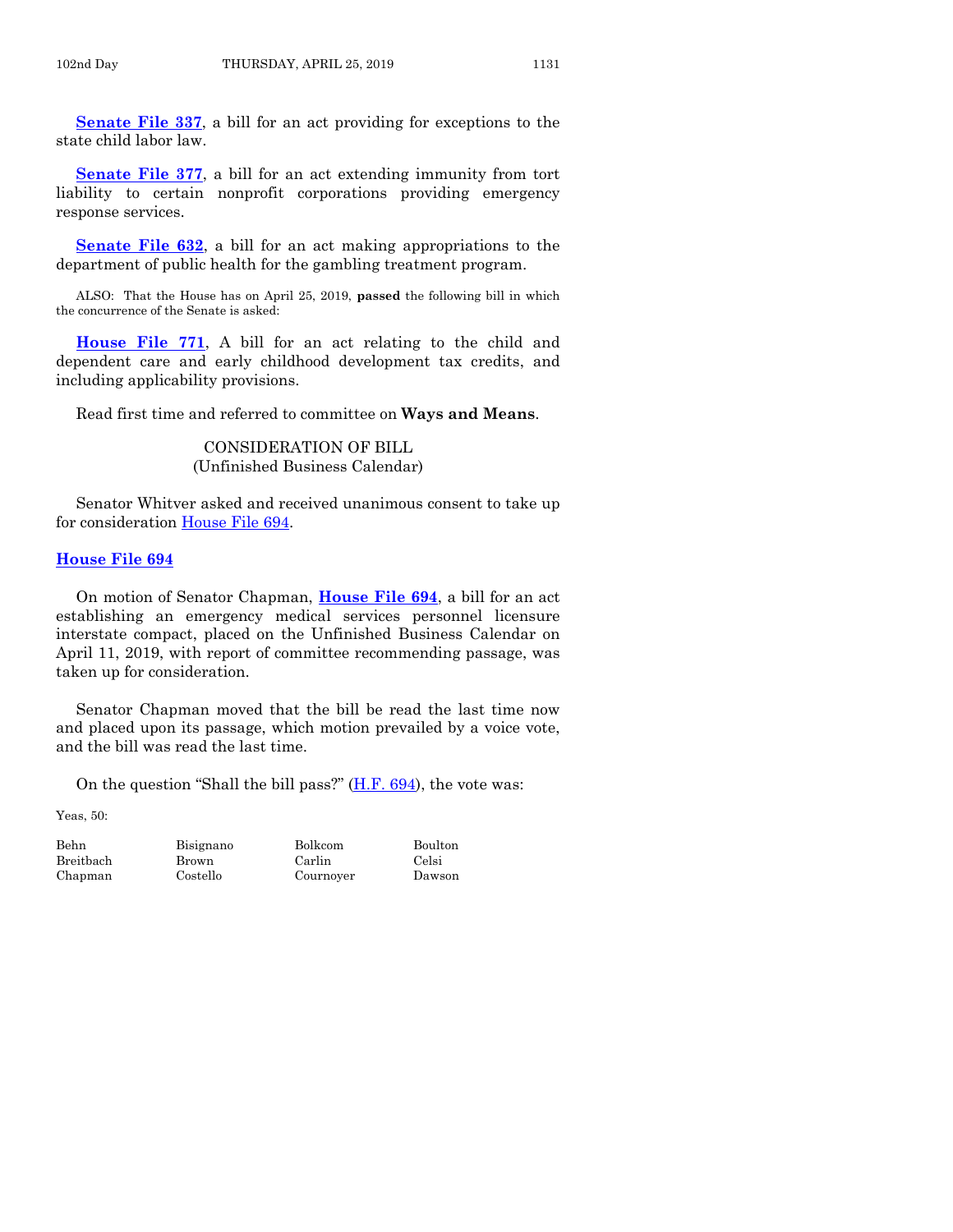| Dotzler    | Edler        | Feenstra  | Garrett    |
|------------|--------------|-----------|------------|
| Giddens    | Greene       | Guth      | Hogg       |
| Jochum     | Johnson      | Kapucian  | Kinney     |
| Koelker    | Kraayenbrink | Lofgren   | Lykam      |
| Mathis     | Miller-Meeks | Nunn      | Petersen   |
| Quirmbach  | Ragan        | Rozenboom | Schneider  |
| Schultz    | Segebart     | Shipley   | Sinclair   |
| Smith, J.  | Smith, R.    | Sweeney   | Taylor, R. |
| Taylor, T. | Wahls        | Whiting   | Whitver    |
| Zaun       | Zumbach      |           |            |

Absent, none.

The bill, having received a constitutional majority, was declared to have passed the Senate and the title was agreed to.

# HOUSE MESSAGE RECEIVED AND CONSIDERED

The following message was received from the Chief Clerk of the House:

MR. PRESIDENT: I am directed to inform your honorable body that the House has on April 25, 2019, **amended** the Senate amendment, **concurred** in the Senate amendment **as amended**, **and passed** the following bill in which the concurrence of the Senate is asked:

**[House File 692](https://www.legis.iowa.gov/legislation/BillBook?ga=88&ba=HF692)**, a bill for an act relating to the tracking and counting of mailed absentee ballots. (S–[3231\)](https://www.legis.iowa.gov/legislation/BillBook?ga=88&ba=S3231)

# IMMEDIATELY MESSAGED

Senator Whitver asked and received unanimous consent that **[House File 694](https://www.legis.iowa.gov/legislation/BillBook?ga=88&ba=HF694)** be **immediately messaged** to the House.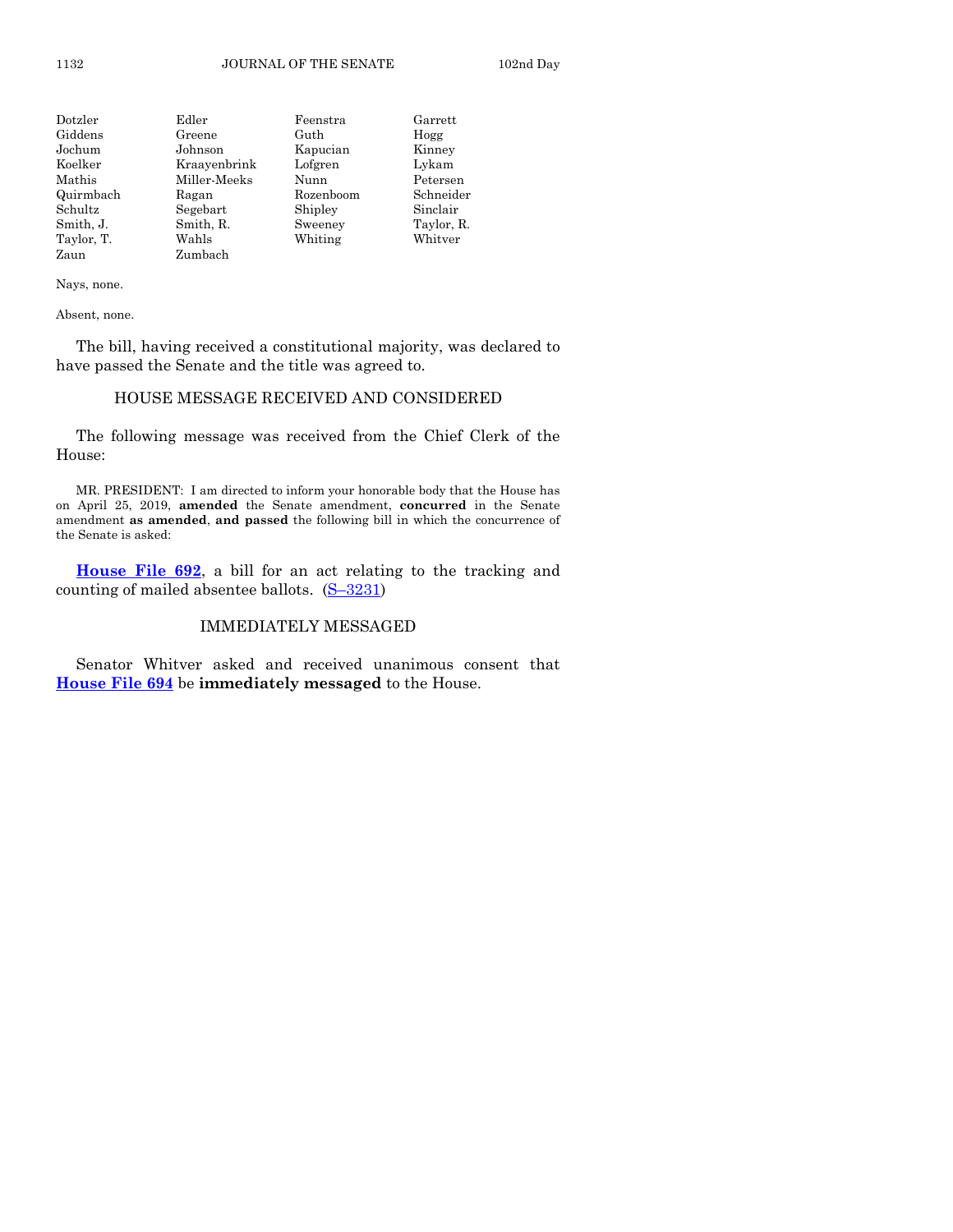# HOUSE MESSAGES RECEIVED AND CONSIDERED

The following messages were received from the Chief Clerk of the House:

MR. PRESIDENT: I am directed to inform your honorable body that the House has on April 25, 2019, **amended and passed** the following bills in which the concurrence of the Senate is asked:

**[Senate File 93](https://www.legis.iowa.gov/legislation/BillBook?ga=88&ba=SF93)**, a bill for an act relating to abandoned structures and abatement of public nuisances. (S–[3232\)](https://www.legis.iowa.gov/legislation/BillBook?ga=88&ba=S3232)

**[Senate File 139](https://www.legis.iowa.gov/legislation/BillBook?ga=88&ba=SF139)**, a bill for an act relating to a financial literacy requirement under the state's educational standards.  $(S-3233)$  $(S-3233)$ 

**[Senate File 597](https://www.legis.iowa.gov/legislation/BillBook?ga=88&ba=SF597)**, a bill for an act exempting from the sales tax certain items and services sold or furnished to nonprofit blood centers, including effective date and retroactive applicability provisions. (S–[3234\)](https://www.legis.iowa.gov/legislation/BillBook?ga=88&ba=S3234)

# HOUSE AMENDMENT TO SENATE AMENDMENT CONSIDERED

#### **[House File 692](https://www.legis.iowa.gov/legislation/BillBook?ga=88&ba=HF692)**

Senator Whitver called up for consideration **[House File 692](https://www.legis.iowa.gov/legislation/BillBook?ga=88&ba=HF692)**, a bill for an act relating to the tracking and counting of mailed absentee ballots, amended by the Senate and further amended by the House in House amendment S-[3231](https://www.legis.iowa.gov/legislation/BillBook?ga=88&ba=S3231) to Senate amendment H-[1244,](https://www.legis.iowa.gov/legislation/BillBook?ga=88&ba=H1244) filed April 25, 2019.

Senator R. Smith moved that the Senate concur in the House amendment to the Senate amendment.

The motion prevailed by a voice vote and the Senate **concurred** in the House amendment to the Senate amendment.

Senator R. Smith moved that the bill, as amended by the Senate, further amended by the House and concurred in by the Senate, be read the last time now and placed upon its passage, which motion prevailed by voice vote and the bill was read the last time.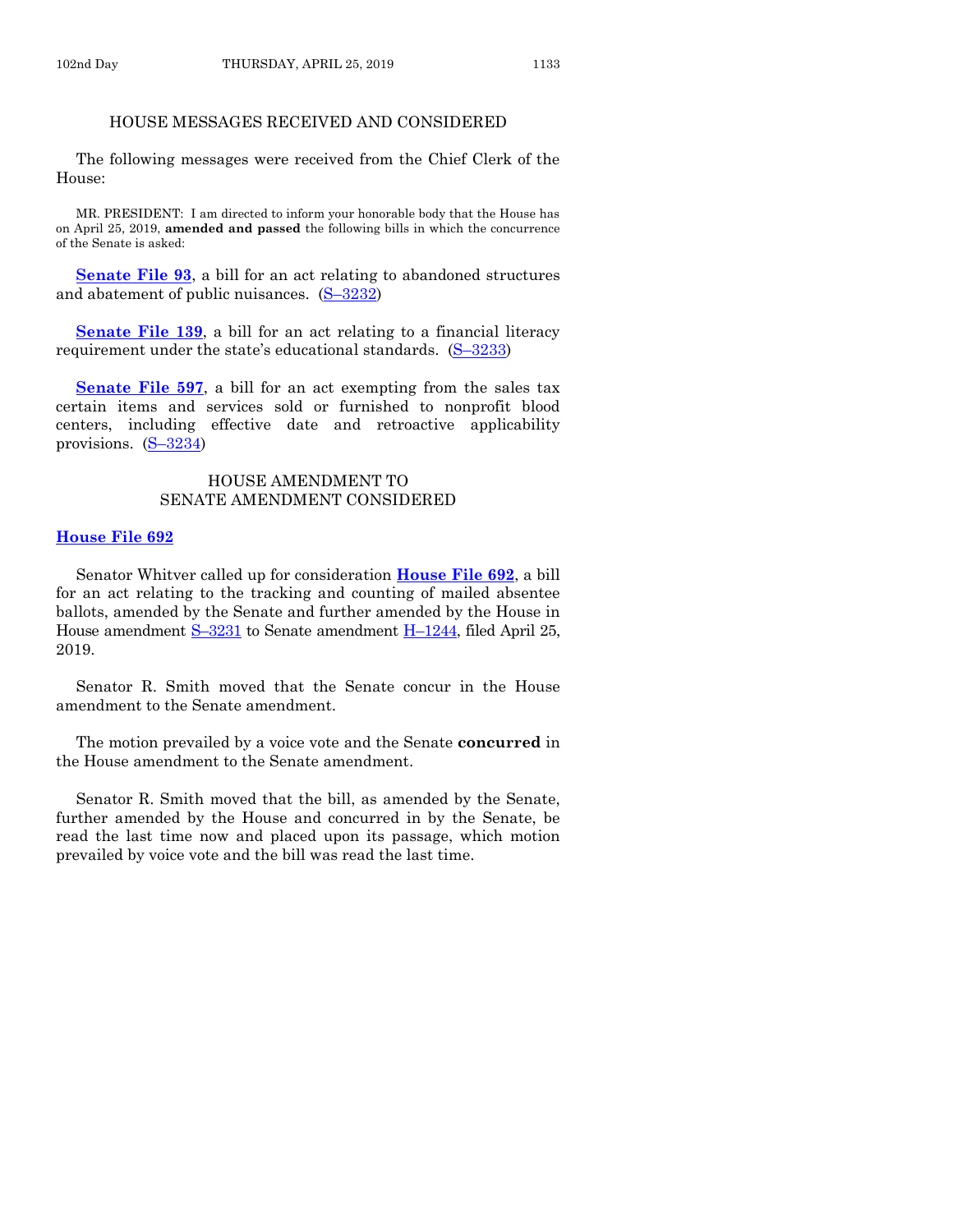# On the question "Shall the bill pass?"  $(H.F. 692)$ , the vote was:

Yeas, 50:

| Behn       | Bisignano    | Bolkcom   | <b>Boulton</b> |
|------------|--------------|-----------|----------------|
| Breitbach  | Brown        | Carlin    | Celsi          |
| Chapman    | Costello     | Cournoyer | Dawson         |
| Dotzler    | Edler        | Feenstra  | Garrett        |
| Giddens    | Greene       | Guth      | Hogg           |
| Jochum     | Johnson      | Kapucian  | Kinney         |
| Koelker    | Kraavenbrink | Lofgren   | Lykam          |
| Mathis     | Miller-Meeks | Nunn      | Petersen       |
| Quirmbach  | Ragan        | Rozenboom | Schneider      |
| Schultz    | Segebart     | Shipley   | Sinclair       |
| Smith, J.  | Smith, R.    | Sweeney   | Taylor, R.     |
| Taylor, T. | Wahls        | Whiting   | Whitver        |
| Zaun       | Zumbach      |           |                |

Nays, none.

Absent, none.

The bill, having received a constitutional majority, was declared to have passed the Senate and the title was agreed to.

# IMMEDIATELY MESSAGED

Senator Whitver asked and received unanimous consent that **[House File 692](https://www.legis.iowa.gov/legislation/BillBook?ga=88&ba=HF692)** be **immediately messaged** to the House.

# HOUSE AMENDMENT CONSIDERED

#### **[Senate File 93](https://www.legis.iowa.gov/legislation/BillBook?ga=88&ba=SF93)**

Senator Whitver called up for consideration **[Senate File 93](https://www.legis.iowa.gov/legislation/BillBook?ga=88&ba=SF93)**, a bill for an act relating to abandoned structures and abatement of public nuisances, amended by the House in House amendment S–[3232,](https://www.legis.iowa.gov/legislation/BillBook?ga=88&ba=S3232) filed April 25, 2019.

Senator Lofgren moved that the Senate concur in the House amendment.

The motion prevailed by a voice vote and the Senate **concurred** in the House amendment.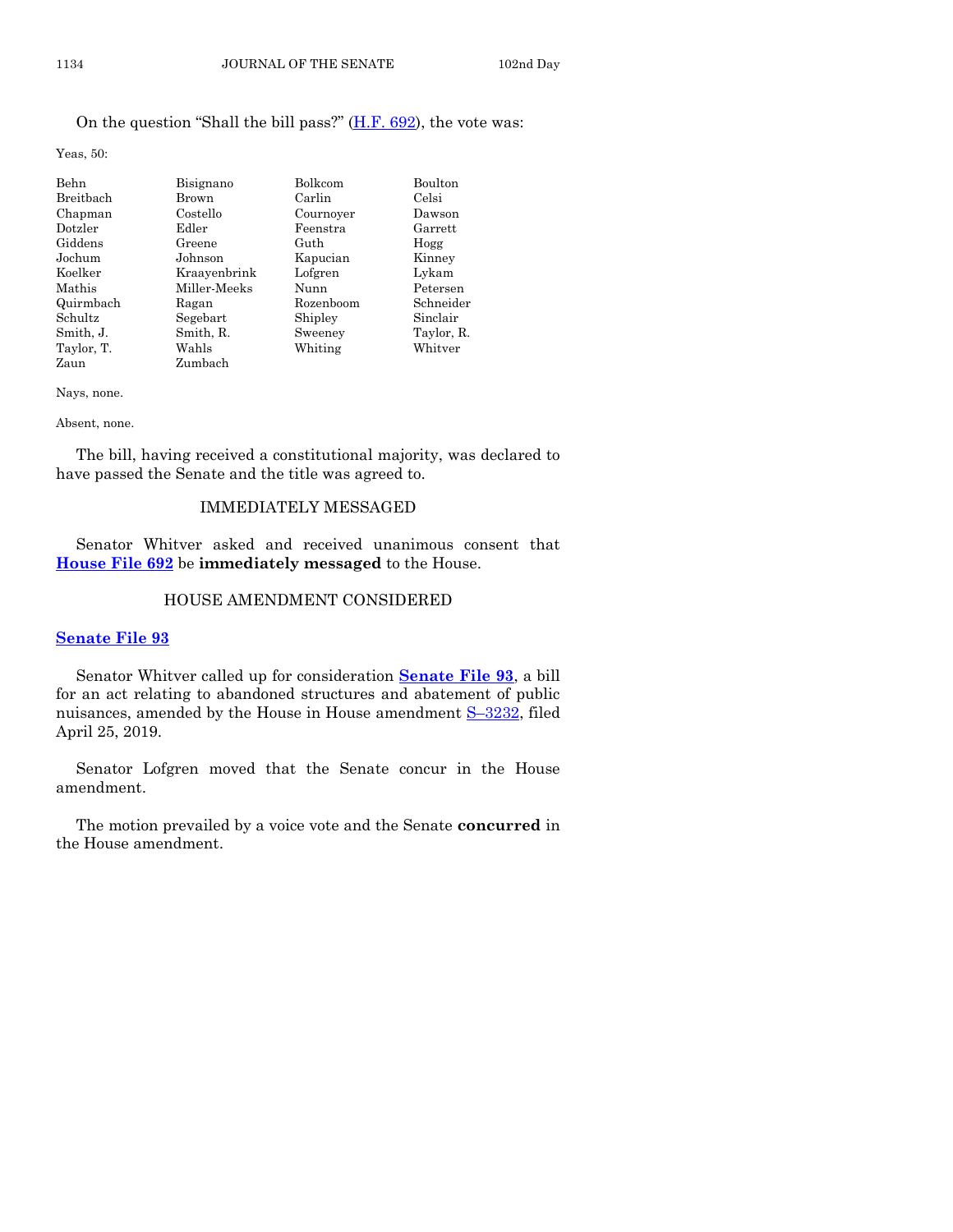Senator Lofgren moved that the bill, as amended by the House and concurred in by the Senate, be read the last time now and placed upon its passage, which motion prevailed by voice vote, and the bill was read the last time.

On the question "Shall the bill pass?" [\(S.F. 93\)](https://www.legis.iowa.gov/legislation/BillBook?ga=88&ba=SF93), the vote was:

Yeas, 50:

| Behn       | Bisignano    | Bolkcom   | Boulton    |
|------------|--------------|-----------|------------|
| Breitbach  | Brown        | Carlin    | Celsi      |
| Chapman    | Costello     | Cournoyer | Dawson     |
| Dotzler    | Edler        | Feenstra  | Garrett    |
| Giddens    | Greene       | Guth      | Hogg       |
| Jochum     | Johnson      | Kapucian  | Kinney     |
| Koelker    | Kraavenbrink | Lofgren   | Lykam      |
| Mathis     | Miller-Meeks | Nunn      | Petersen   |
| Quirmbach  | Ragan        | Rozenboom | Schneider  |
| Schultz    | Segebart     | Shipley   | Sinclair   |
| Smith, J.  | Smith, R.    | Sweeney   | Taylor, R. |
| Taylor, T. | Wahls        | Whiting   | Whitver    |
| Zaun       | Zumbach      |           |            |

Nays, none.

Absent, none.

The bill, having received a constitutional majority, was declared to have passed the Senate and the title was agreed to.

#### HOUSE AMENDMENT CONSIDERED

#### **[Senate File 139](https://www.legis.iowa.gov/legislation/BillBook?ga=88&ba=SF139)**

Senator Whitver called up for consideration **[Senate File 139](https://www.legis.iowa.gov/legislation/BillBook?ga=88&ba=SF139)**, a bill for an act relating to a financial literacy requirement under the state's educational standards, amended by the House in House amendment S–[3233,](https://www.legis.iowa.gov/legislation/BillBook?ga=88&ba=S3233) filed April 25, 2019.

Senator Edler moved that the Senate concur in the House amendment.

The motion prevailed by a voice vote and the Senate **concurred** in the House amendment.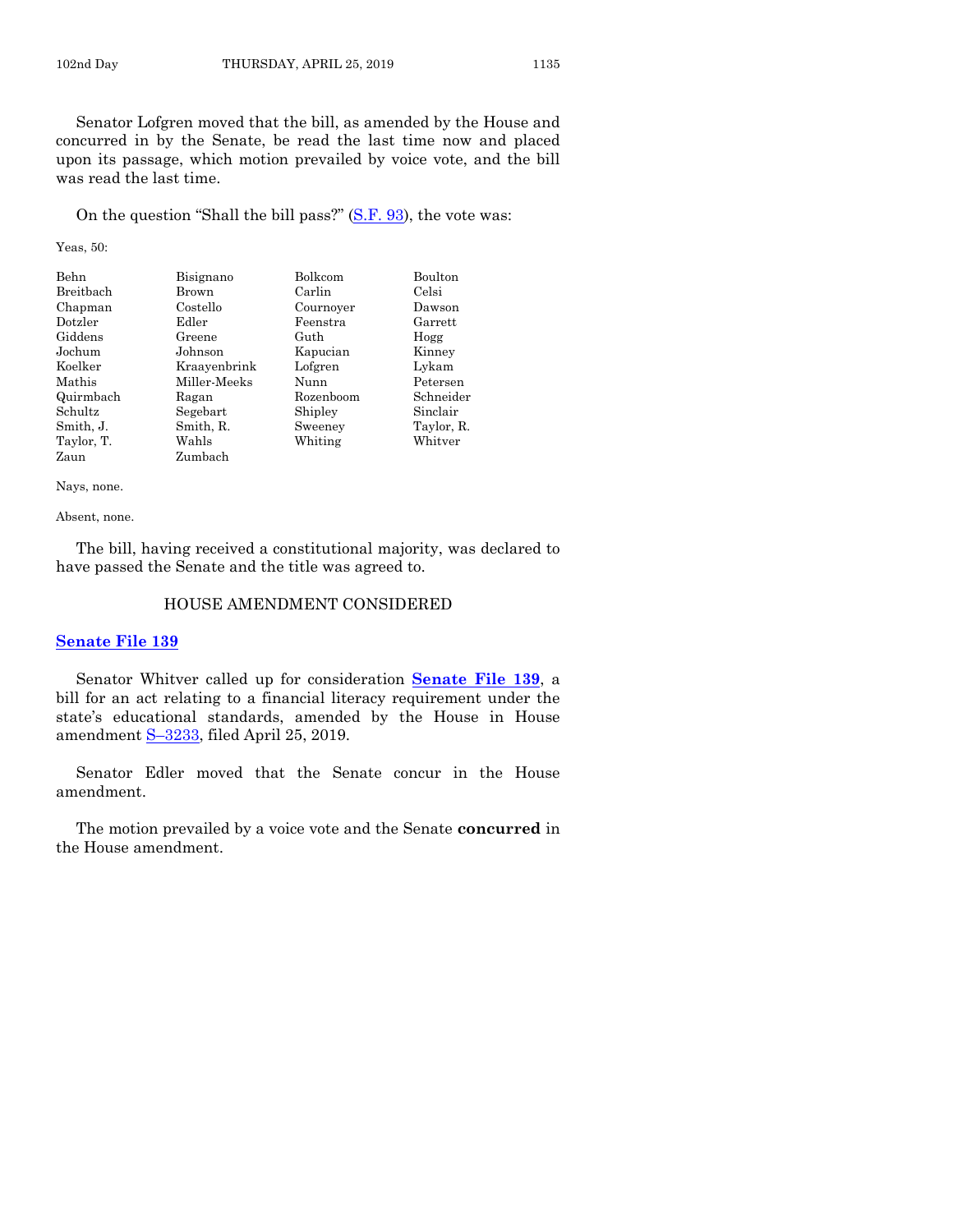Senator Edler moved that the bill, as amended by the House and concurred in by the Senate, be read the last time now and placed upon its passage, which motion prevailed by voice vote, and the bill was read the last time.

On the question "Shall the bill pass?" [\(S.F. 139\)](https://www.legis.iowa.gov/legislation/BillBook?ga=88&ba=SF139), the vote was:

Yeas, 50:

| <b>Behn</b> | Bisignano    | Bolkcom   | Boulton    |
|-------------|--------------|-----------|------------|
| Breitbach   | Brown        | Carlin    | Celsi      |
| Chapman     | Costello     | Cournoyer | Dawson     |
| Dotzler     | Edler        | Feenstra  | Garrett    |
| Giddens     | Greene       | Guth      | Hogg       |
| Jochum      | Johnson      | Kapucian  | Kinney     |
| Koelker     | Kraayenbrink | Lofgren   | Lykam      |
| Mathis      | Miller-Meeks | Nunn      | Petersen   |
| Quirmbach   | Ragan        | Rozenboom | Schneider  |
| Schultz     | Segebart     | Shipley   | Sinclair   |
| Smith, J.   | Smith, R.    | Sweeney   | Taylor, R. |
| Taylor, T.  | Wahls        | Whiting   | Whitver    |
| Zaun        | Zumbach      |           |            |

Nays, none.

Absent, none.

The bill, having received a constitutional majority, was declared to have passed the Senate and the title was agreed to.

#### IMMEDIATELY MESSAGED

Senator Whitver asked and received unanimous consent that **Senate Files 93** and **139** be **immediately messaged** to the House.

#### HOUSE MESSAGES RECEIVED AND CONSIDERED

The following messages were received from the Chief Clerk of the House:

MR. PRESIDENT: I am directed to inform your honorable body that the House has on April 25, 2019, **concurred** in the Senate amendment **and passed** the following bills in which the concurrence of the House was asked:

**[House File 604](https://www.legis.iowa.gov/legislation/BillBook?ga=88&ba=HF604)**, a bill for an act relating to commercial fishing to remove underused, undesirable, and injurious organisms from waters of the state, and including applicability provisions.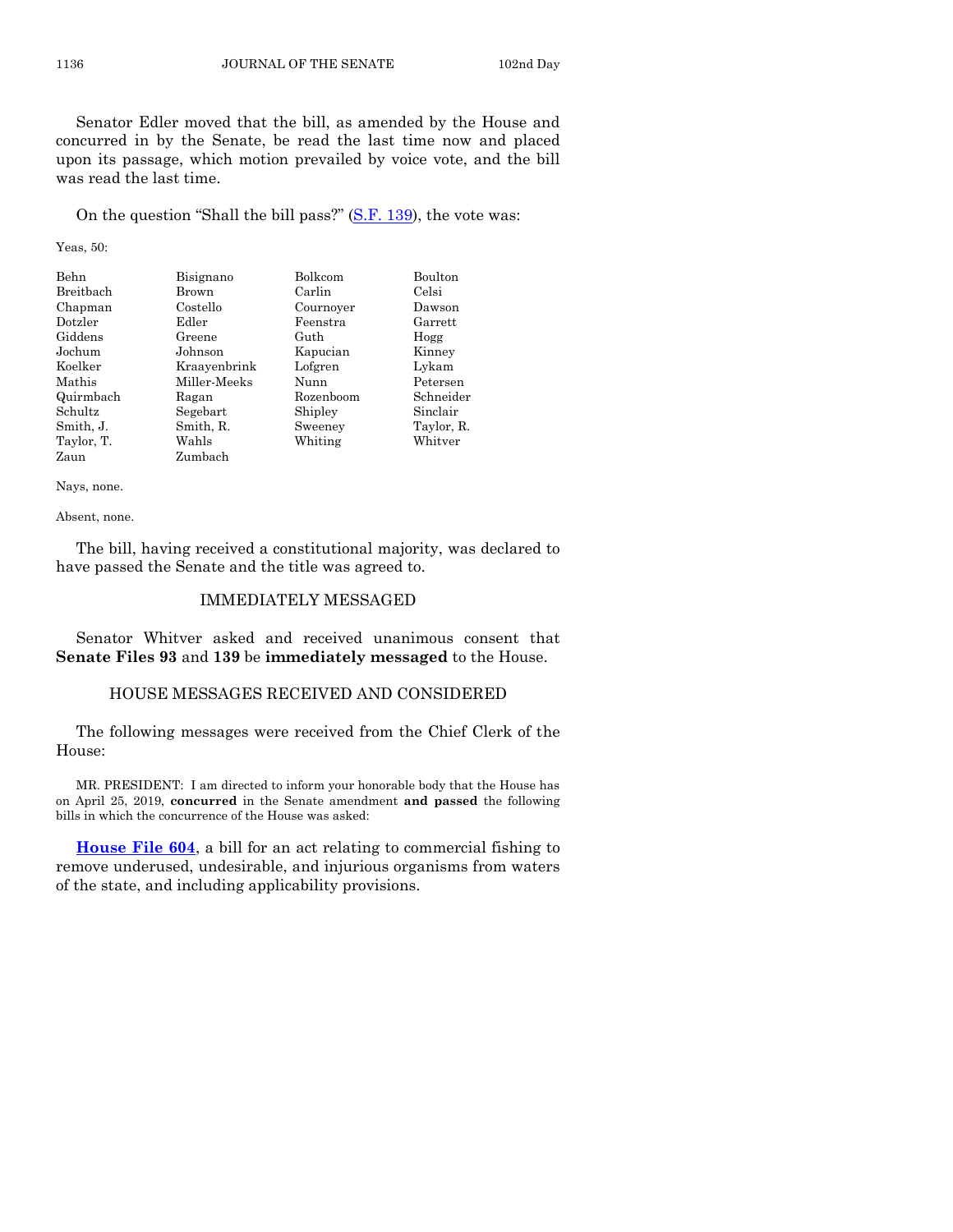**[House File 707](https://www.legis.iowa.gov/legislation/BillBook?ga=88&ba=HF707)**, a bill for an act relating to service of process relating to juvenile delinquency proceedings and termination of the parent-child relationship proceedings.

**[House File 743](https://www.legis.iowa.gov/legislation/BillBook?ga=88&ba=HF743)**, a bill for an act requiring that the general assembly provide for the publication of certain material and associated electronic records pertaining to official legal publications.

**[House File 546](https://www.legis.iowa.gov/legislation/BillBook?ga=88&ba=HF546)**, a bill for an act relating to school funding by modifying provisions relating to the collection of sales tax for deposit in the secure an advanced vision for education fund, provisions relating to the use of tax revenue from the secure an advanced vision for education fund, and provisions relating to the calculation of the additional property tax levy, and making appropriations.

ALSO: That the House has on April 25, 2019, **amended** the Senate amendment, **concurred** in the Senate amendment **as amended**, **and passed** the following bill in which the concurrence of the Senate is asked:

**[House File 499](https://www.legis.iowa.gov/legislation/BillBook?ga=88&ba=HF499)**, a bill for an act relating to passenger automobiles designed to carry ten or fewer persons when used as school buses. (S–[3235\)](https://www.legis.iowa.gov/legislation/BillBook?ga=88&ba=S3235)

ALSO: That the House has on April 25, 2019, **passed** the following bill in which the concurrence of the Senate is asked:

**[House File 769](https://www.legis.iowa.gov/legislation/BillBook?ga=88&ba=HF769)**, a bill for an act relating to the gross weight of special trucks, and providing fees.

Read first time and attached to **companion [Senate File 637](https://www.legis.iowa.gov/legislation/BillBook?ga=88&ba=SF637)**.

# HOUSE AMENDMENT TO SENATE AMENDMENT CONSIDERED

#### **[House File 499](https://www.legis.iowa.gov/legislation/BillBook?ga=88&ba=HF499)**

Senator Whitver called up for consideration **[House File 499](https://www.legis.iowa.gov/legislation/BillBook?ga=88&ba=HF499)**, a bill for an act relating to passenger automobiles designed to carry ten or fewer persons when used as school buses, amended by the Senate and further amended by the House in House amendment S–[3235](https://www.legis.iowa.gov/legislation/BillBook?ga=88&ba=S3235) to Senate amendment H–[1257,](https://www.legis.iowa.gov/legislation/BillBook?ga=88&ba=H1257) filed April 25, 2019.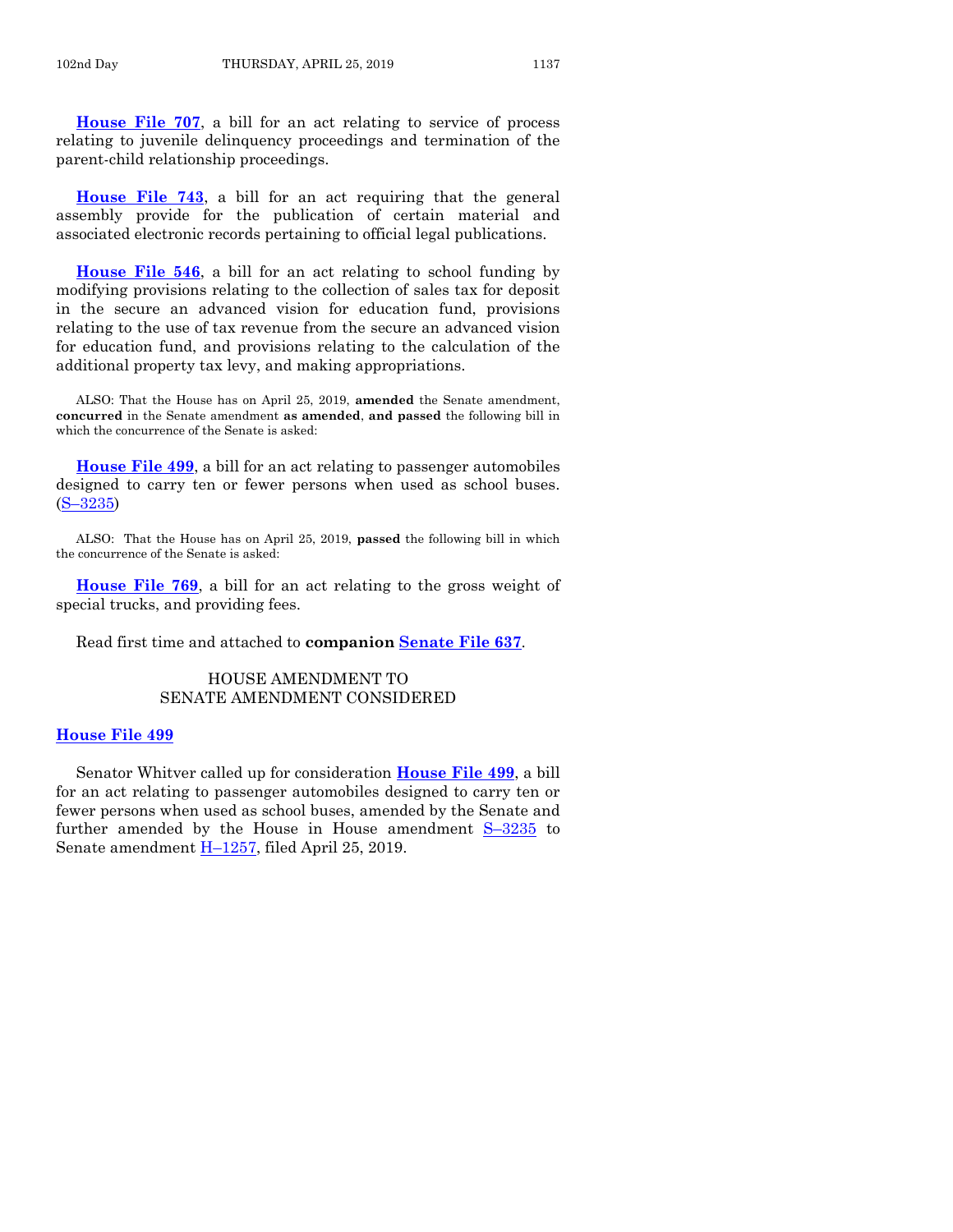Senator Breitbach moved that the Senate concur in the House amendment to the Senate amendment.

The motion prevailed by a voice vote and the Senate **concurred** in the House amendment to the Senate amendment.

Senator Breitbach moved that the bill, as amended by the Senate, further amended by the House and concurred in by the Senate, be read the last time now and placed upon its passage, which motion prevailed by voice vote and the bill was read the last time.

On the question "Shall the bill pass?"  $(H.F. 499)$ , the vote was:

Yeas, 50:

| Behn       | Bisignano    | Bolkcom   | Boulton    |
|------------|--------------|-----------|------------|
| Breitbach  | Brown        | Carlin    | Celsi      |
| Chapman    | Costello     | Cournoyer | Dawson     |
| Dotzler    | Edler        | Feenstra  | Garrett    |
| Giddens    | Greene       | Guth      | Hogg       |
| Jochum     | Johnson      | Kapucian  | Kinney     |
| Koelker    | Kraayenbrink | Lofgren   | Lykam      |
| Mathis     | Miller-Meeks | Nunn      | Petersen   |
| Quirmbach  | Ragan        | Rozenboom | Schneider  |
| Schultz    | Segebart     | Shipley   | Sinclair   |
| Smith, J.  | Smith, R.    | Sweeney   | Taylor, R. |
| Taylor, T. | Wahls        | Whiting   | Whitver    |
| Zaun       | Zumbach      |           |            |

Nays, none.

Absent, none.

The bill, having received a constitutional majority, was declared to have passed the Senate and the title was agreed to.

## IMMEDIATELY MESSAGED

Senator Whitver asked and received unanimous consent that **[House File 499](https://www.legis.iowa.gov/legislation/BillBook?ga=88&ba=HF499)** be **immediately messaged** to the House.

# ADJOURNMENT

On motion of Senator Whitver, the Senate adjourned at 5:40 p.m. until 7:00 a.m., Friday, April 26, 2019.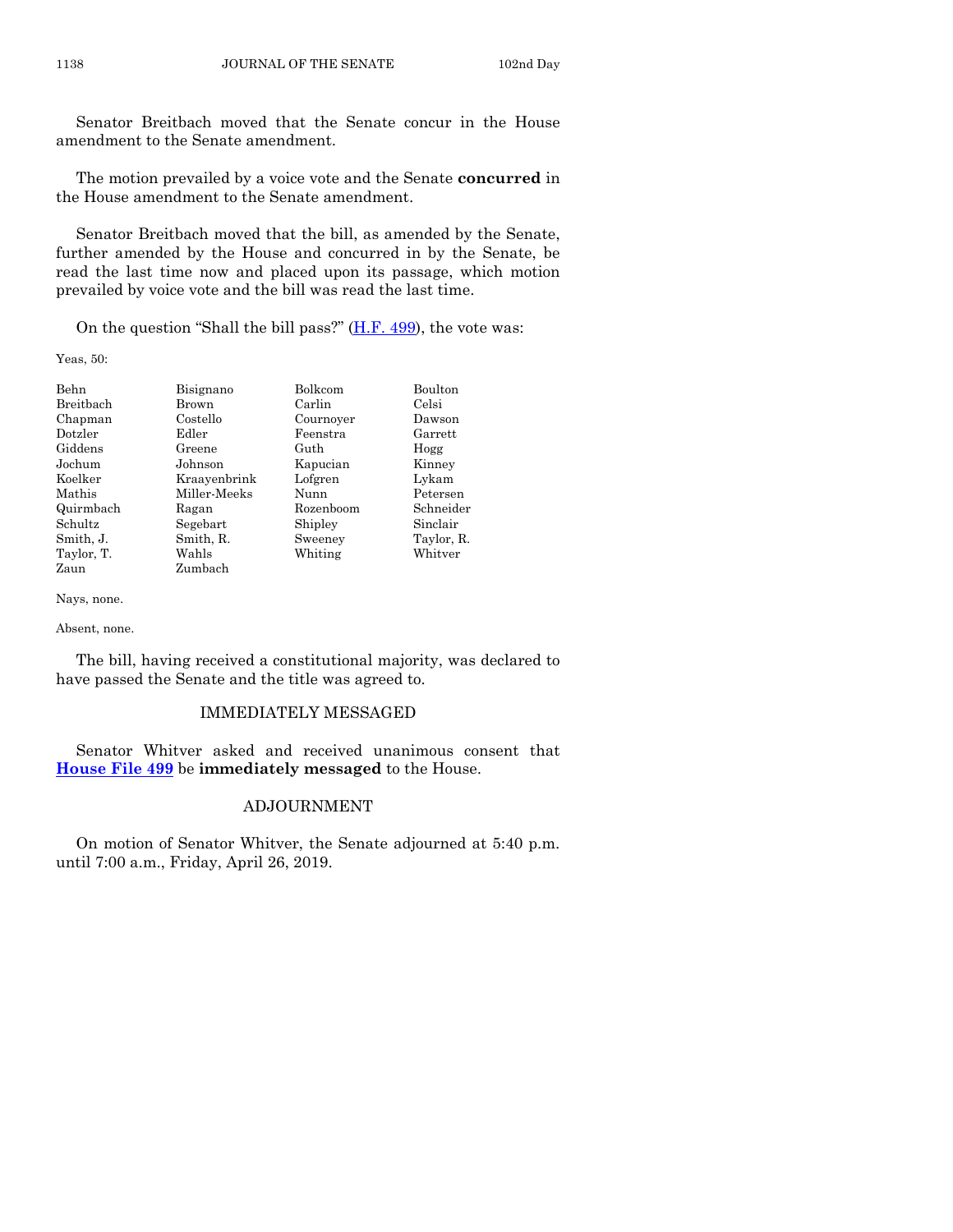# **APPENDIX**

# CERTIFICATES OF RECOGNITION

The Secretary of the Senate issued the following certificates of recognition:

Haley Jarrett, Muscatine—For receiving the 2018–2019 Muscatine Community YMCA Outstanding Senior Female Athlete Award. Senator Lofgren.

John Reekers—For reaching the rank of Eagle Scout, Troop #46. Senator Kapucian.

# REPORT OF COMMITTEE MEETING

#### **WAYS AND MEANS**

**Convened:** Thursday, April 25, 2019, 1:05 p.m.

**Members Present:** Feenstra, Chair; Dawson, Vice Chair; Jochum, Ranking Member; Behn, Bolkcom, Brown, Carlin, Dotzler, Edler, Giddens, Nunn, Quirmbach, Schultz, R. Smith, Sweeney, and Wahls.

**Members Absent:** Chapman (excused).

**Committee Business:** [SF 131,](https://www.legis.iowa.gov/legislation/BillBook?ga=88&ba=SF131) amendment S– 131.2438,

**Adjourned:** 1:10 p.m.

## INTRODUCTION OF BILL

**[Senate File 640](https://www.legis.iowa.gov/legislation/BillBook?ga=88&ba=SF640)**, by committee on Ways and Means, a bill for an act relating to the exemption from the hotel and motel taxes for the renting of lodging.

Read first time under Rule 28 and **placed on Ways and Means calendar**.

# SUBCOMMITTEE ASSIGNMENTS

**[House File 742](https://www.legis.iowa.gov/legislation/BillBook?ga=88&ba=HF742)**

APPROPRIATIONS: Breitbach, Chair; Bolkcom and Shipley